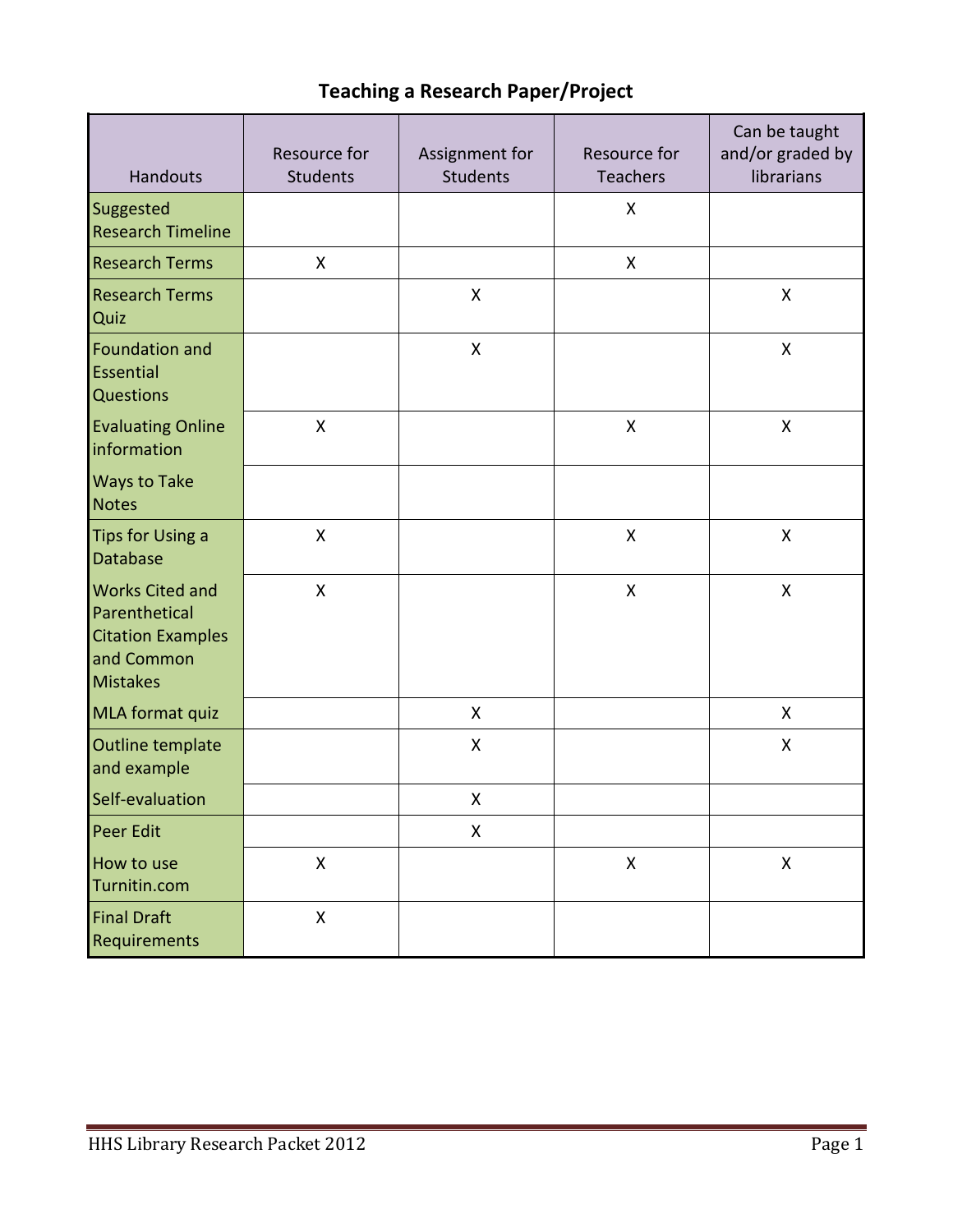## **Suggested Research Timeline**

|    | Intro to Research,<br>Database Intro               | $\mathfrak{p}$<br>Topic Choice,<br>Foundation<br>Questions,<br>Research with print<br>sources | 3<br>Recording Info for<br>Works Cited page<br>Research in Computer<br>Lab | 4<br>Research in Computer lab<br>Ways to Take Notes | 5<br><b>Foundation Questions</b><br>due,<br><b>Essential Question</b><br>Works Cited Rules/Ex.<br>Research in Computer<br>lab | $6\phantom{1}$ |
|----|----------------------------------------------------|-----------------------------------------------------------------------------------------------|----------------------------------------------------------------------------|-----------------------------------------------------|-------------------------------------------------------------------------------------------------------------------------------|----------------|
| 7  | 8<br>Thesis discussion,<br>Research                | 9<br>Parenthetical<br>Citations,<br>Research                                                  | 10<br>Organization of Notes<br>Outline                                     | 11<br><b>Research Terms Quiz</b><br>Outline         | 12<br>Outline in Computer lab                                                                                                 | 13             |
| 14 | 15<br>Outline in Computer<br>lab                   | 16<br>Outlines in Computer<br>lab                                                             | 17<br><b>MLA Format Quiz</b><br>Outlines                                   | 18<br>Outline in Computer lab                       | 19<br>Outline due                                                                                                             | 20             |
| 21 | 22<br>Rough Draft work<br><b>Works Cited Check</b> | 23<br>Rough Draft due to<br>Turnitin.com                                                      | 24<br>Self/Peer Edit                                                       | 25<br>Final Draft in Computer<br>lab                | 26<br>Final Draft due to<br>Turnitin.com                                                                                      |                |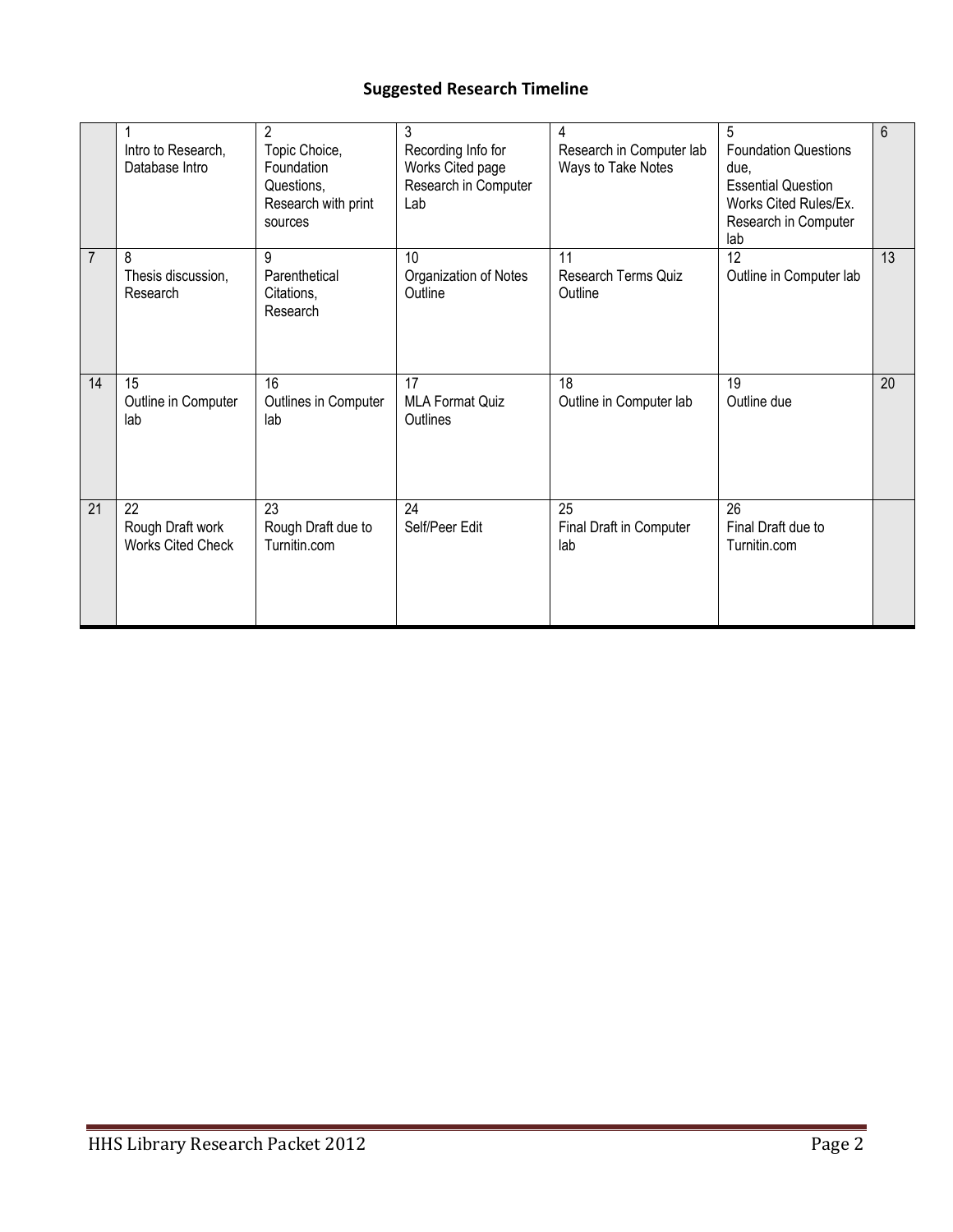#### **Research Terms**

Body Paragraph: The paragraphs between the introduction and the conclusion that provide the evidence to support the thesis.

Block Quote: a quote that is five typed lines or more

Common Knowledge: information that appears in several sources. For example, it is common knowledge that Neil Armstrong was the first man on the moon.

Conclusion: The last paragraph of a paper that begins with a restatement of the thesis and then answers the "So what?" question

Essential Question: The general question that you are trying to answer in your paper.

Evidence (Supporting Details): Information that is taken from a source and used in the body paragraph to support your topic sentence and thesis.

Foundation Question: These questions will be addressed in your body paragraphs and should use facts or evidence to support your thesis.

Hanging Indent: Format for the Works Cited or Works Consulted page where the second and every line after of a Citation is indented one tab.

Header: The author of the paper's last name and page number in the upper right hand corner of every page but the first one.

Heading: Information given at the beginning of a paper in the upper left hand corner which includes: The author's name, the teacher's name, the class and the date.

Hook: The first sentence or two of the paper which "hooks" the reader's interest and draws them into the paper.

Introduction: The first paragraph in the paper which contains the hook, general information about the topic and the thesis.

Link: The last sentence in your body paragraphs that link your paragraph back to your thesis. This sentence provides a connection for your reader.

Paraphrase: Taking the information provided by a source and putting it into your own words.

Parenthetical Citation: A citation contained in parenthesis and used within the text of your document.

Plagiarism: stealing and using the ideas or writings of another as one's own

Quotation: to repeat or copy the exact words of another with acknowledgement of the source. Quotation marks ("…") mark the beginning and ending of the material.

Thesis: The main idea of the paper. Must contain a specific subject and an opinion.

Topic Sentence: The first sentence in each body paragraph that states the general idea of that paragraph.

Works Cited: The list of sources used within the paper. Must be in alphabetical order and follow the MLA format.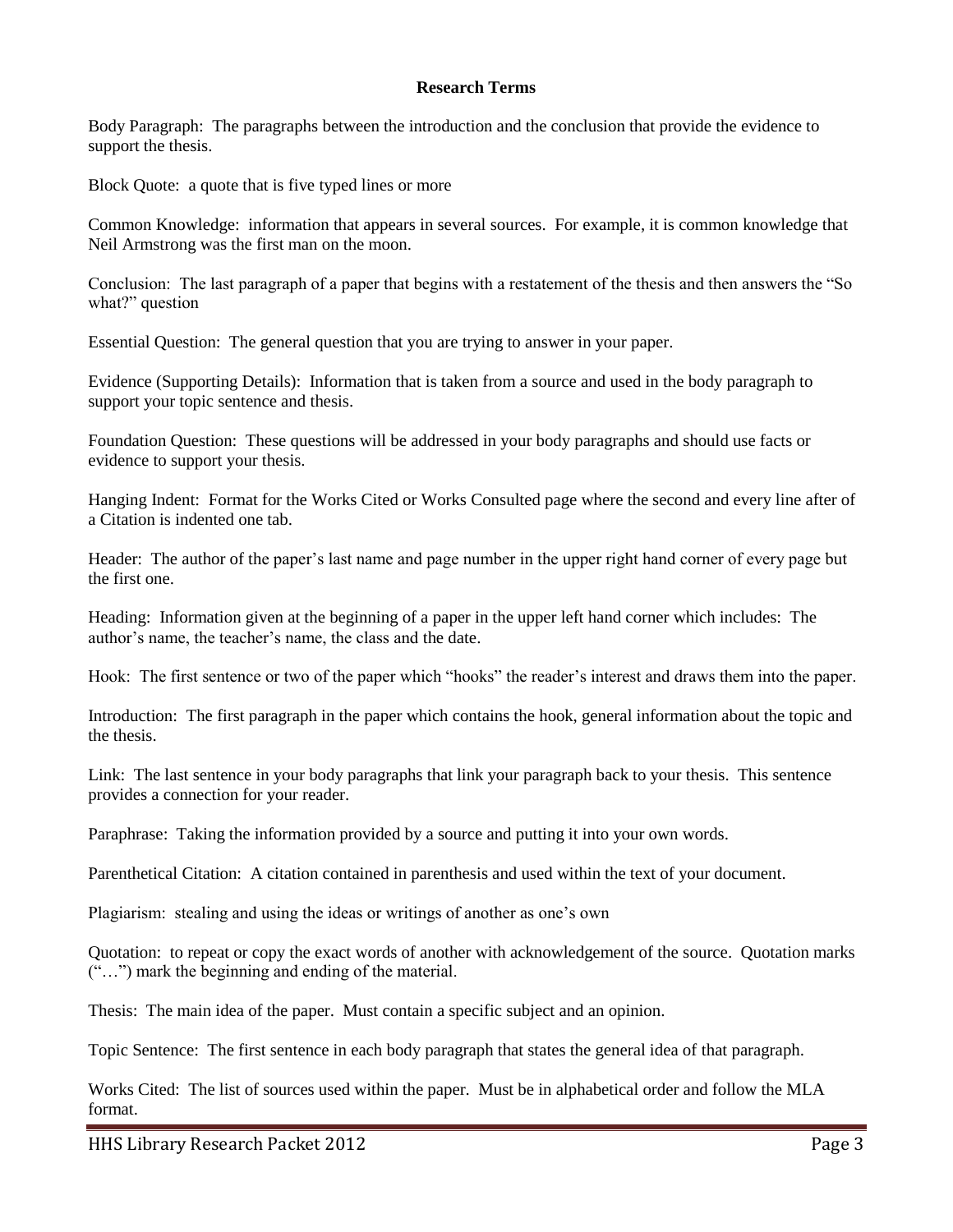## **Research Paper Terminology Quiz**

|             | Directions: Define each of the following terms and state where they are located in a research paper if |
|-------------|--------------------------------------------------------------------------------------------------------|
| applicable. |                                                                                                        |

| Body Paragraph                                                                                                                                                                                                                 |
|--------------------------------------------------------------------------------------------------------------------------------------------------------------------------------------------------------------------------------|
|                                                                                                                                                                                                                                |
|                                                                                                                                                                                                                                |
| Conclusion<br><u>Conclusion</u>                                                                                                                                                                                                |
|                                                                                                                                                                                                                                |
|                                                                                                                                                                                                                                |
|                                                                                                                                                                                                                                |
|                                                                                                                                                                                                                                |
|                                                                                                                                                                                                                                |
| Heading President President Contract Contract Contract Contract Contract Contract Contract Contract Contract Contract Contract Contract Contract Contract Contract Contract Contract Contract Contract Contract Contract Contr |
|                                                                                                                                                                                                                                |
|                                                                                                                                                                                                                                |
| Link experience and the second state of the second state of the second state of the second state of the second state of the second state of the second state of the second state of the second state of the second state of th |
|                                                                                                                                                                                                                                |
| Parenthetical Citation                                                                                                                                                                                                         |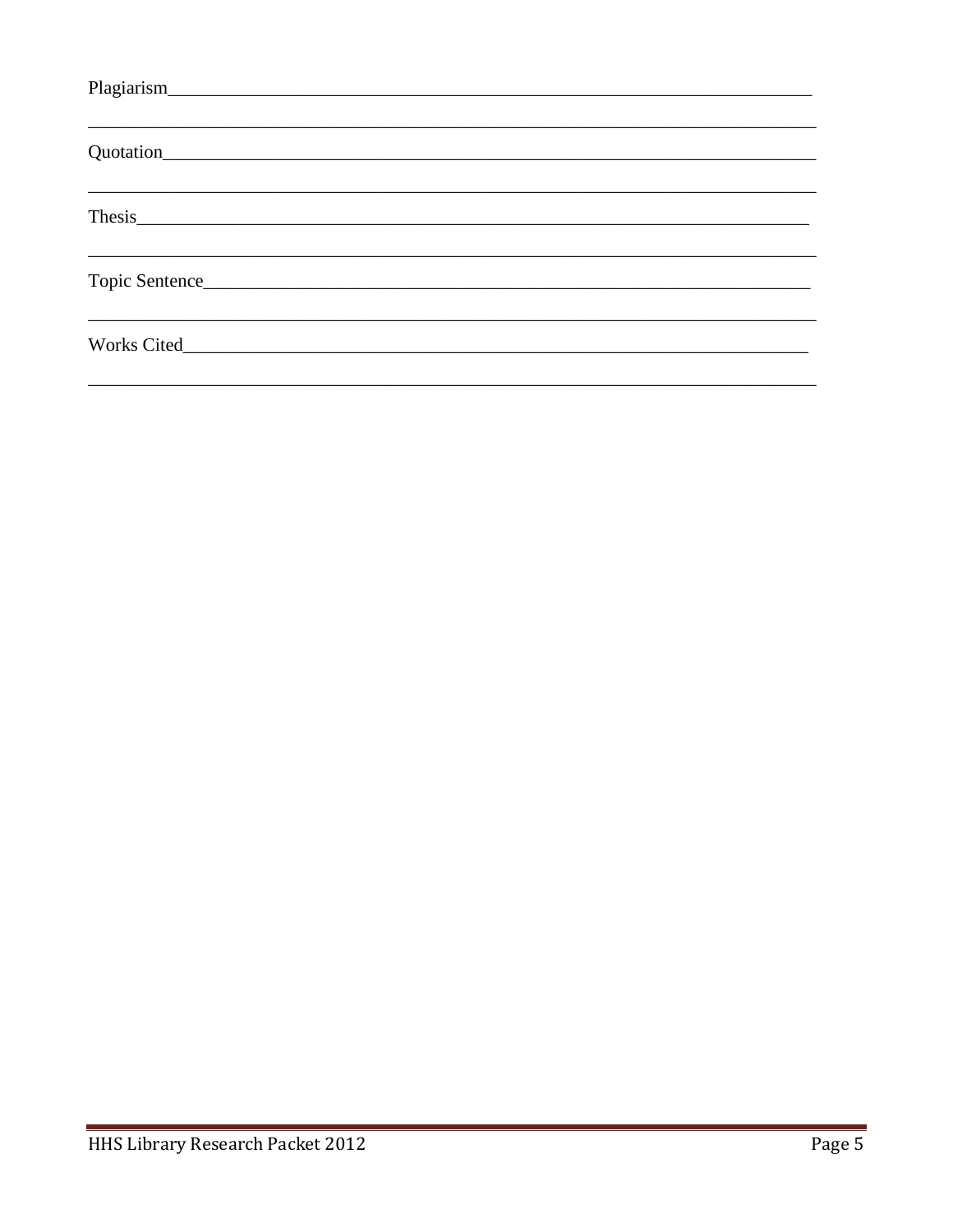#### *Research: Getting Started*

Topic: \_\_\_\_\_\_\_\_\_\_\_\_\_\_\_\_\_\_\_\_\_\_\_\_\_\_\_\_\_\_\_\_\_\_\_\_\_\_\_\_\_\_ Approved by: \_\_\_\_\_\_\_\_\_

Foundation Questions: These questions will be addressed in your body paragraphs and should use facts or evidence to support your thesis.

Essential Question: The general question that you are trying to answer in your paper. Use this question to help you write your thesis.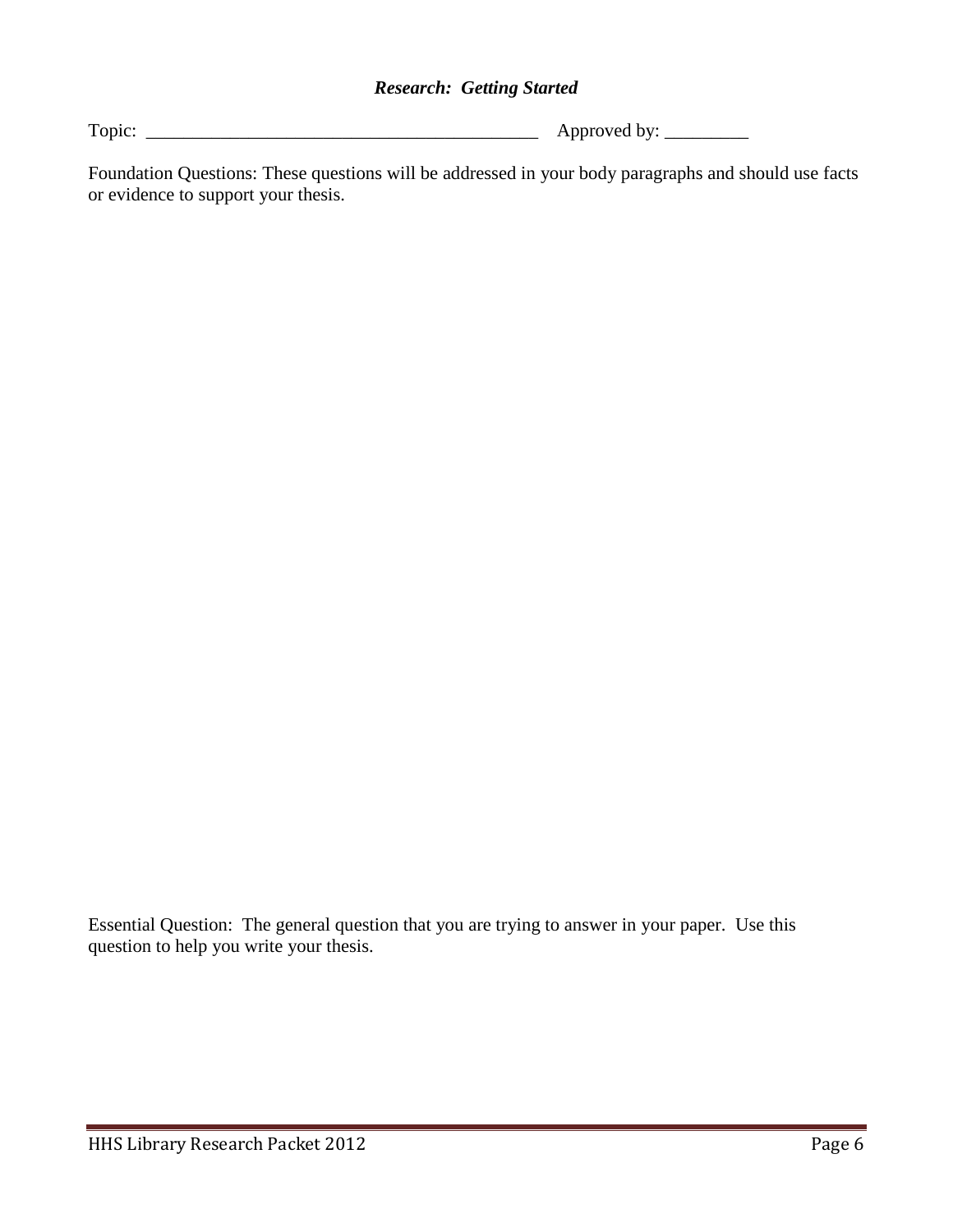#### **Checklist for Evaluating Online Information**

Questions:

*Facts about the site*

- 1. What is the Web site address (URL) and Web site name?
- 2. Does the address provide a clued to the source? (for example, *.edu* means an educational institution; *.com* means a commercial source, or other parts of the address may have clues)
- 3. Are there advertisements? If so, describe two.
- 4. Are there links to other Web sties? If so, describe two.
- 5. When was the Web site information last updated?

#### *Facts about the writer*

- 6. Who is the writer (what person and/or organization), and what is his or her background?
- 7. If there is an organization, what kind is it?
- 8. Is contact information provided so you can e-mail the writer or organization?

#### *Inferences about the writer*

- 9. What is the point of view of the writer? Explain any bias.
- 10. Why is this information online? (to inform and educate? Or what is the hidden agenda?)
- 11. Who is the main audience for this writer?

#### *Analysis of the text*

- 12. What inaccurate information did you find?
- 13. How knowledgeable is the writer on the subject matter?
- 14. Does the writer follow basic rules of grammar, spelling, and composition?
- 15. Does the author cite his or her sources?

*From handout by Classroom Connect [\(www.classroom.net\)](http://www.classroom.net/) modifided by Jill Van Alstyne, Helena High School, Helena, Montana, in 2006 (jvanalstyne@helena.k12.mt.us)*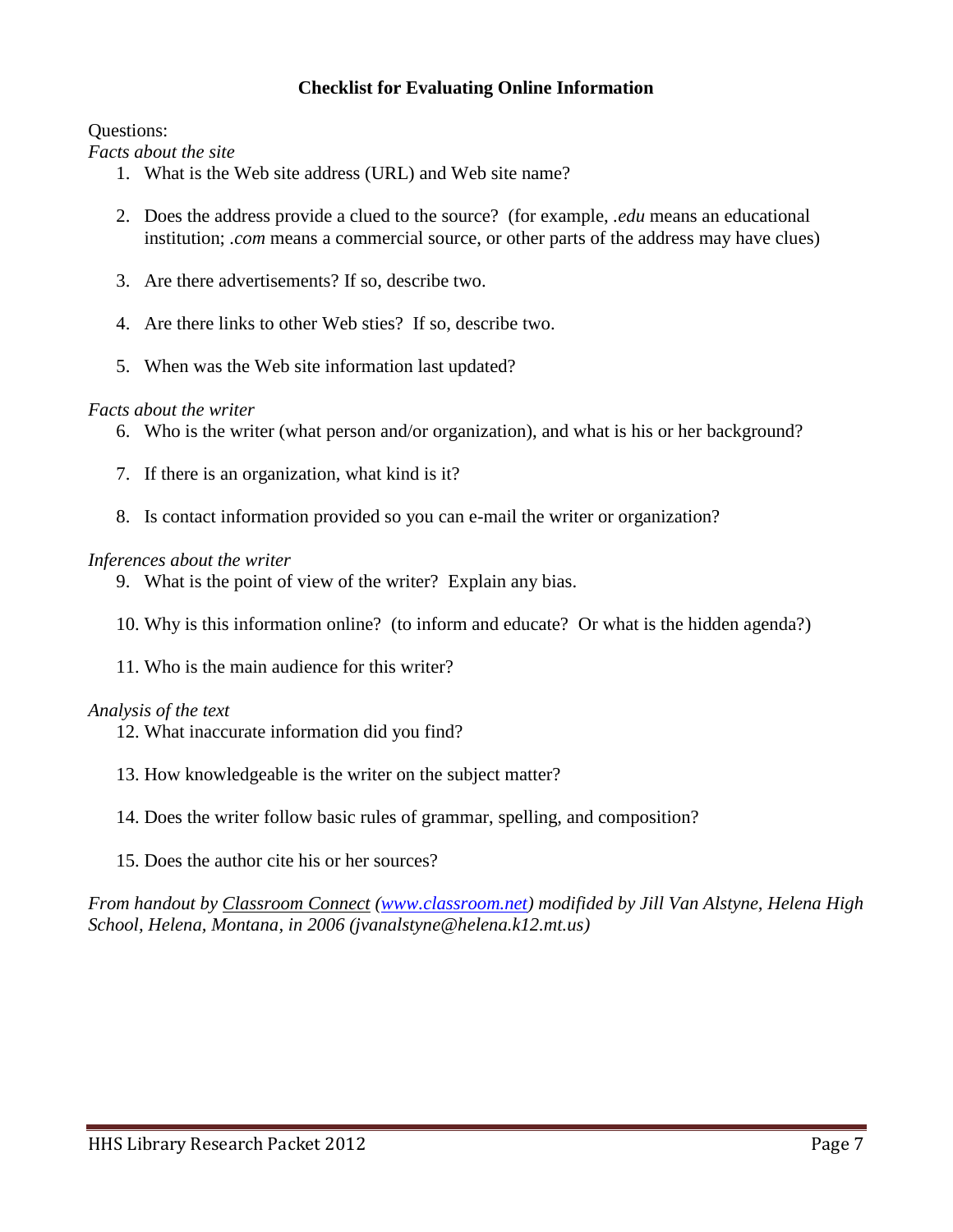## **Website evaluation**

Circle Y for yes and N for no for each statement:

|   |                 | <b>First look</b>                                            |
|---|-----------------|--------------------------------------------------------------|
| Y | N               | I can quickly determine the basic content                    |
|   |                 | of the website.                                              |
| Y | N               | The intended audience is clear.                              |
|   |                 | <b>Provider</b> (who)                                        |
| Y | ${\bf N}$       | The author is clearly identified.                            |
| Y | $\mathbf N$     | The author is qualified in this subject.                     |
| Y | N               | The sponsor of the website is identified.                    |
|   |                 | <b>Currency</b> (up-to-date)                                 |
| Y | $N_{\odot}$     | Latest revision date is provided.                            |
| Y | $N_{\parallel}$ | Links to other sites work and are relevant.                  |
|   |                 | Quality                                                      |
| Y | $\mathbf N$     | Purpose of the website is clear.                             |
| Y | $\mathbf N$     | Content is free of bias or bias is easy to see.              |
| Y | N               | Site offers information related to my purpose.               |
| Y | N               | Information appears to be accurate; spelling is correct.     |
| Y | N               | Information is consistent with other websites on this topic. |
|   |                 |                                                              |
|   |                 | <b>Total</b> $[Y>7$ very useful site; $Y<6$ not worth it     |

Adapted from Karen McLachlan, *WWW Cyberguide Ratings for Content Evaluation*, 2002; and Kate Peterson, *Examining Electronic Sources*, 2011.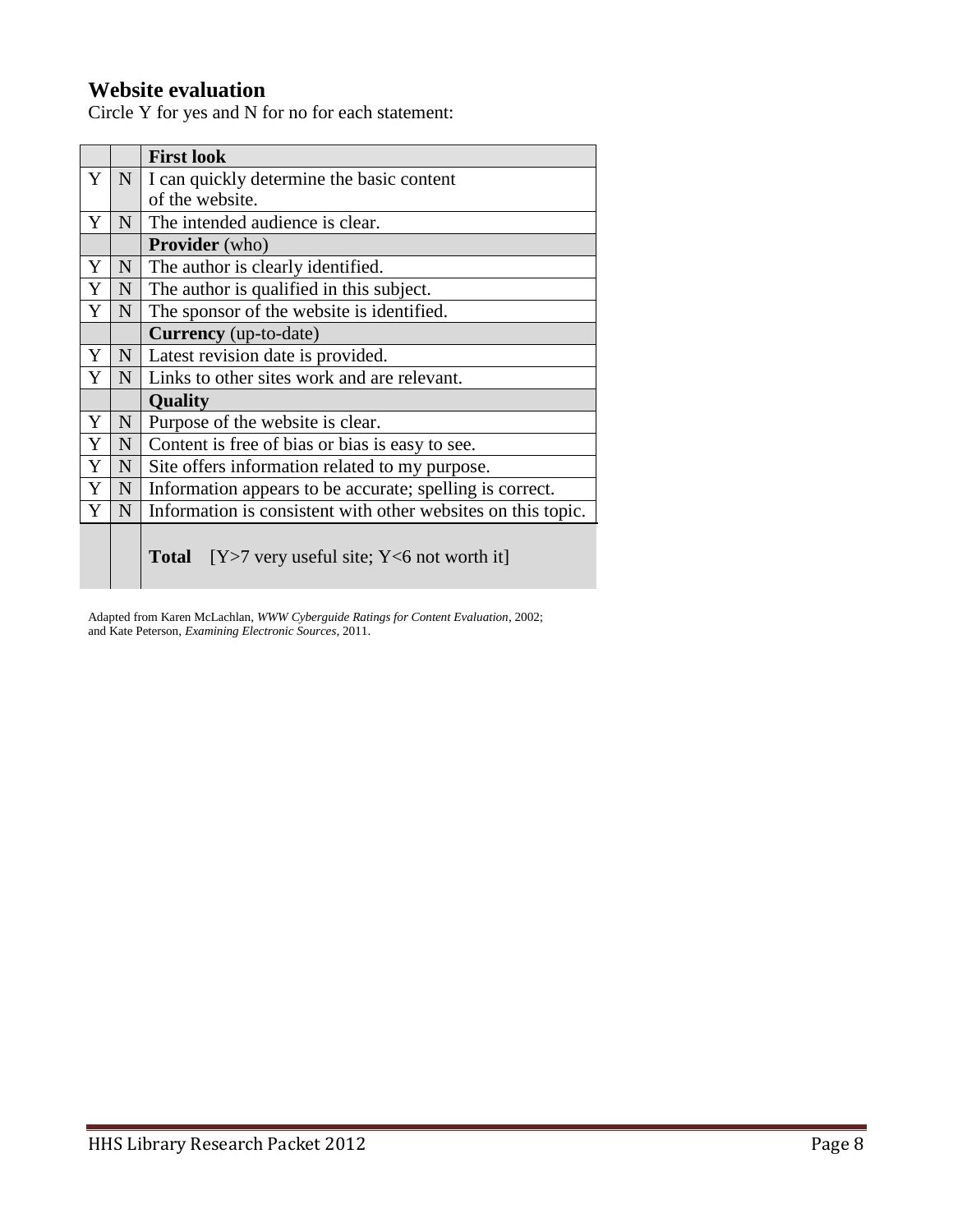#### **Ways to Take Notes**

#### **Books:**

- **Notes** 
	- o Write notes down on a piece of paper if your only taking small pieces of information
	- o Staple to the blue or pink Works Cited sheet

#### - **Copy**

- o Make copies of pages of materials that you need
- o Staple to the blue or pink Works Cited sheet
- o Highlight/underline info that pertains to your questions

#### **Electronic: Print**

- o Be sure to just print what you need: Highlight the section you need and print "Selected"
- o Staple to the green Works Cited sheet
- o Highlight/underline info that pertains to your questions
- When recording **direct quotes**, INCLUDE THE QUOTATION MARKS.
- Otherwise, p**araphrase interesting/important ideas.**
- **Don't make yourself guess if you quoted or paraphrased when you go to write your outline. Indicate that now!**

#### **Helpful hints:**

- Always be thinking about your foundation questions. If the information you find does not apply to those questions then it is not something you should spend time writing down or printing.
- It will save you time later on to highlight or number each piece of information according to the categories that the questions fall into (i.e. history/culture, spiritual beliefs, art or government, science). Then, when you begin to write your outline and rough draft you will know exactly where each piece of information will fit into your paper.
- Make sure you have every space filled in on the top of the Works Cited sheet. This will make creating your Works Cited page much easier.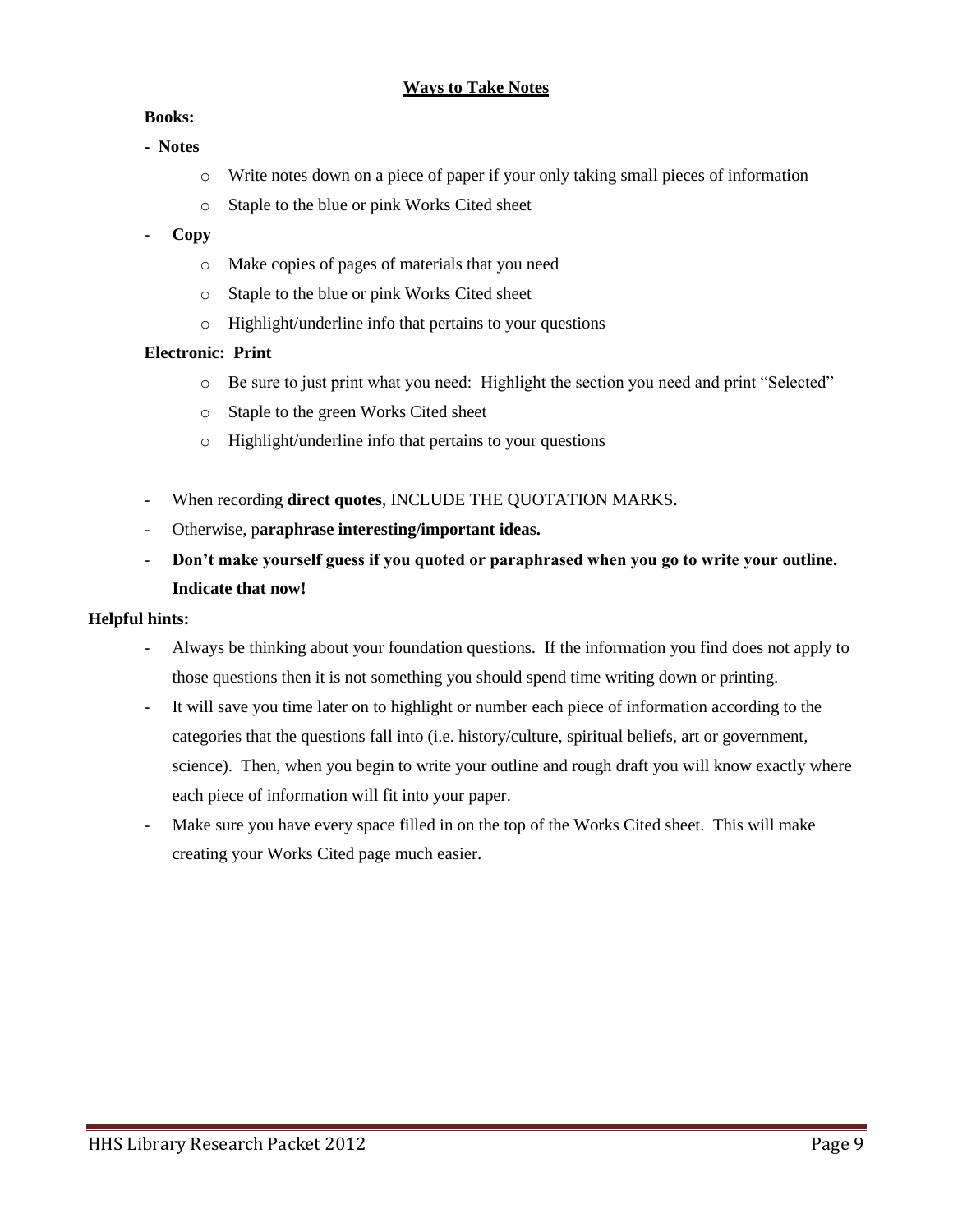- 1. Go to the Helena High Library Page: [Helena High Library Homepage](http://destiny.hsd1.org/common/servlet/presenthomeform.do;jsessionid=2B19478BC3F77B933E78A52F52A989F4?l2m=Home&tm=Home&l2m=Home)
- 2. Look at Online Resources and Databases list
- 3. Choose appropriate database for your topic (See your teacher or a librarian if you are not sure)
- 4. Use an appropriate keyword. Remember that you may have to narrow or broaden your keyword once you get the results.
- 5. Search articles looking specifically for the answers to your foundation questions
- 6. When you find an article you are interested in or you think provides answers to your foundation questions, copy and paste the article AND the Works Cited entry at the bottom and save it in your folder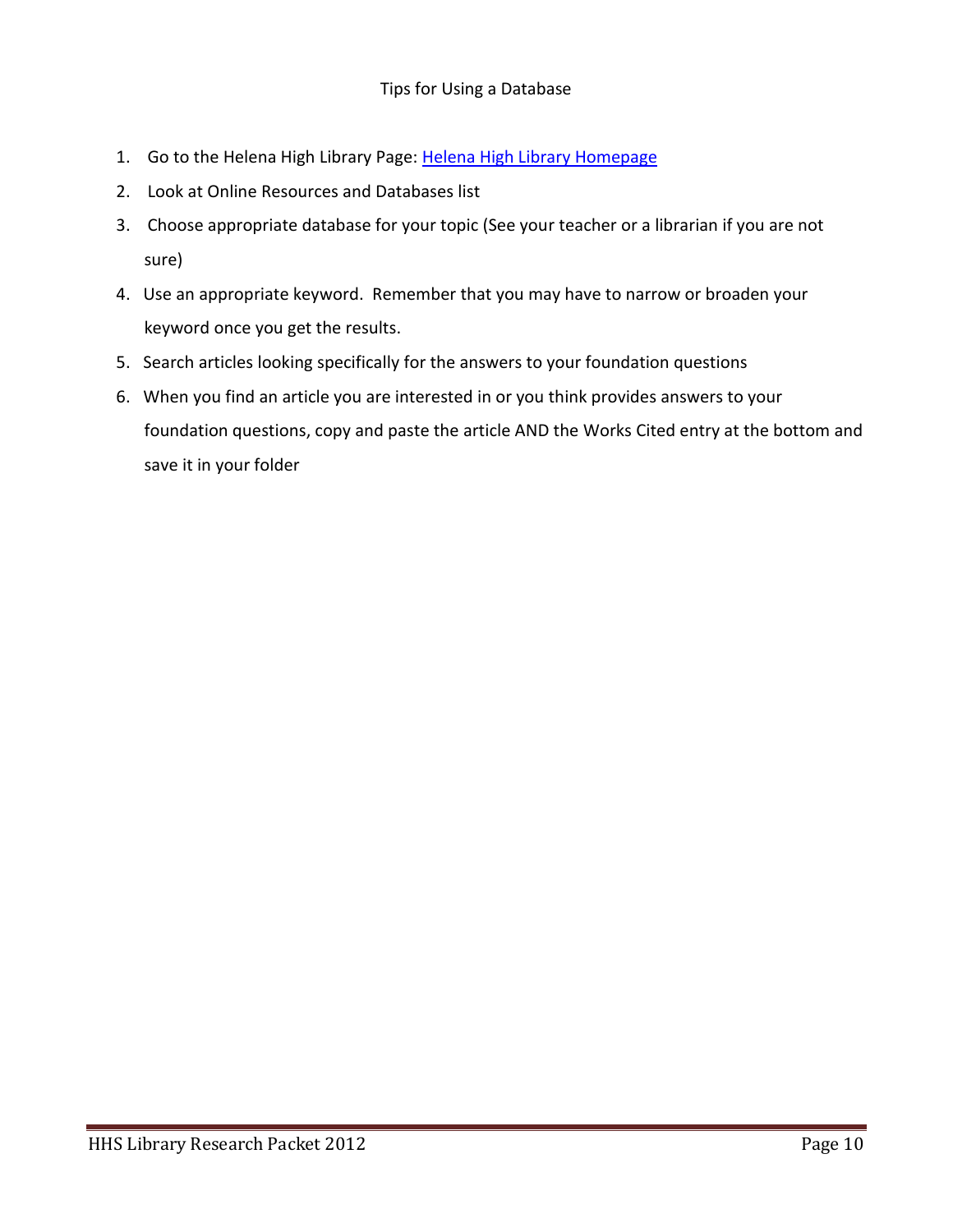Works Cited and Parenthetical Citation Example (original is in landscape; will do a screenshot and add that here)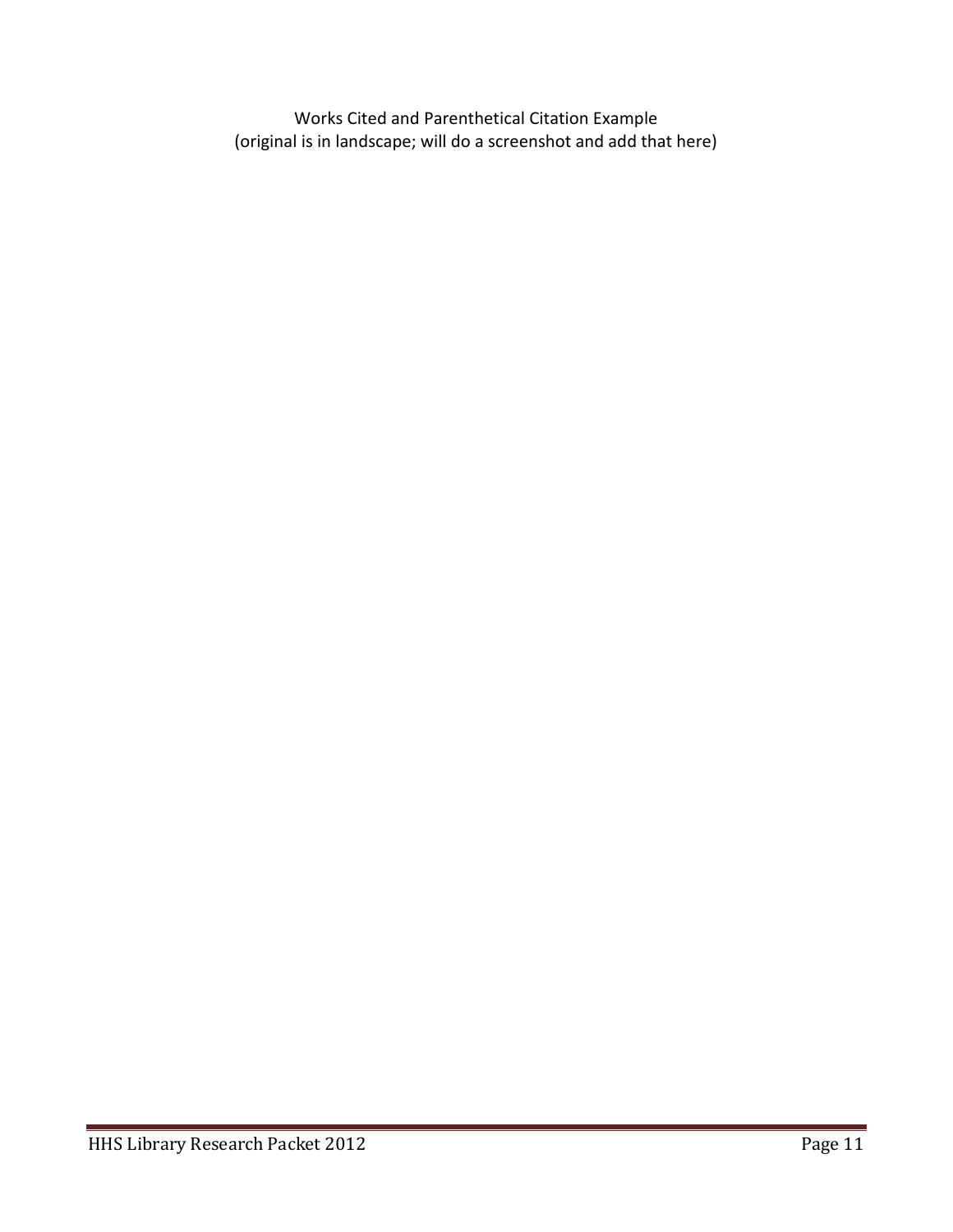#### **MLA Common Mistakes**

- The entire Works Cited page should be in 12 point, Times New Roman font, including the title
- The margins should be 1" all the way around (you may have to change the default)
- The title should be centered and should say: Works Cited
- All entries should be alphabetical
- Header should be included and should include your last name and the page number (the last number of your paper) in the upper right hand corner.
- The second line of each entry should be indented once (called a hanging indent)
- There should be a period at the end of every entry.
- If no author or editor is named, begin the entry with the title.
- Titles of articles and chapters or other parts of larger works are in double quotation marks (" "). Titles of books, periodicals (magazines, newspapers, etc.) and other whole works are italicized.
- If several cities are listed for the place of publication, use only the first one listed.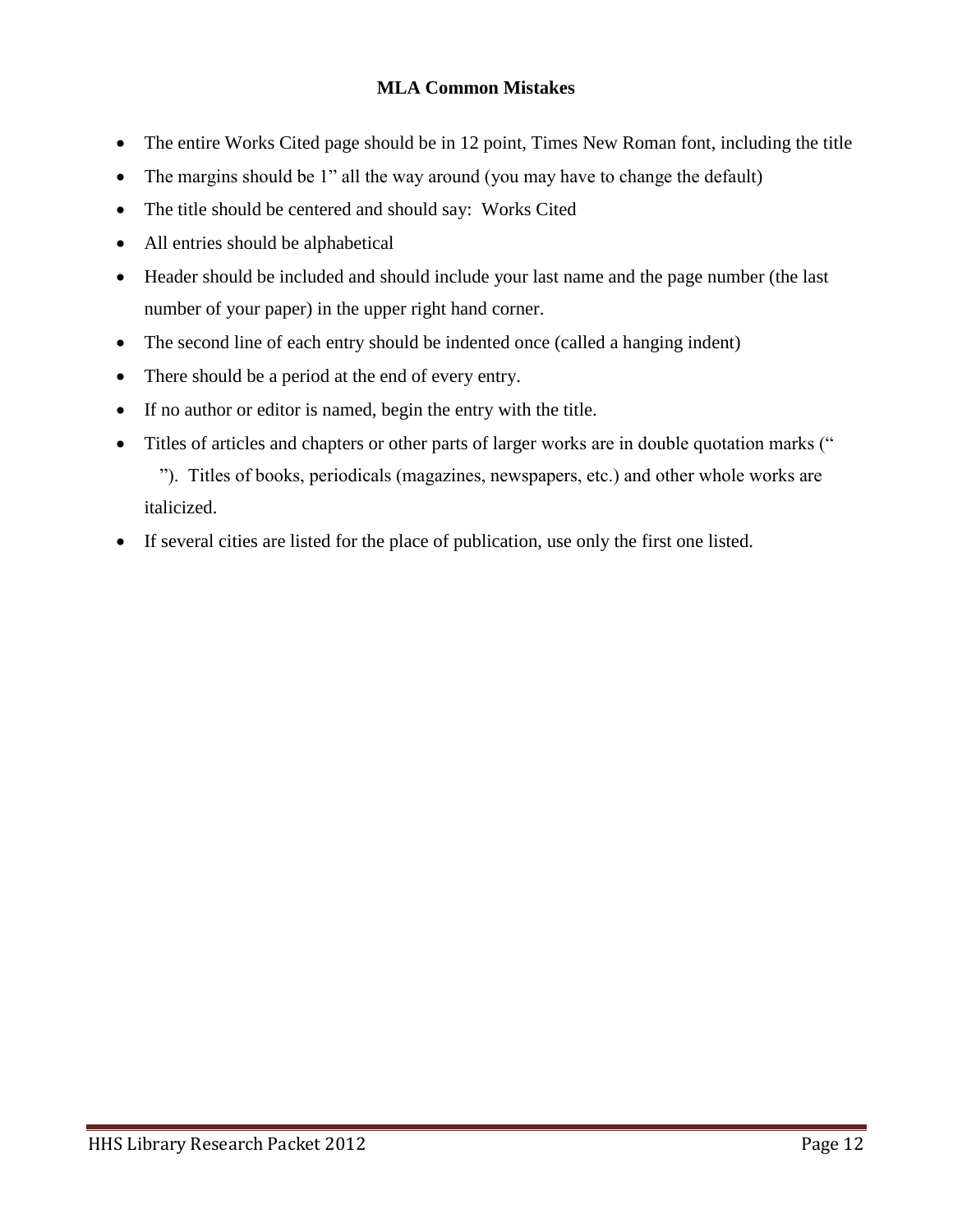#### **MLA Format Quiz**

- 1. Research paper margins should be \_\_\_\_\_\_\_\_\_ for top, bottom, left and right.
- 2. What is a Works Cited page and what is it used for?
- 3. What is it called when you use someone else's thoughts, ideas, writing or images and you do not properly cite them as the source?
- 4. Your entire research paper, including your Works Cited page, should be typed with what font size and style?
- 5. Should your paper be single space, double spaced, or triple spaced?
- 6. If you summarize or paraphrase a quote (put it into your own words) do you have to put it in quotes? Do you have to use a parenthetical citation? Why or why not?
- 7. For a parenthetical citation, where do the quotations marks go? Where does the punctuation go? Give an example.
- 8. Using the following sentence, format a parenthetical citation as if it were a direct quote from a book by Henry Paulson on page 36. *Research papers help you understand a topic better and also help your writing skills improve.*
- 9. Using the following sentence, format a parenthetical citation as if it was directly quoted from a webpage with the following information: Title of the article – "Media Literate Americans", Title of the Webpage – *Media Literacy*, Author – none. *Sixty-five percent of all U.S. teens*

#### *have TV sets in their bedrooms.*

- 10. Choose two of the following from somewhere in the room and do a Works Cited entry for them, using your Research Guidebooks to help you.
	- a. Book c. Newspaper Article
	- b. Magazine Article d. Literature Anthology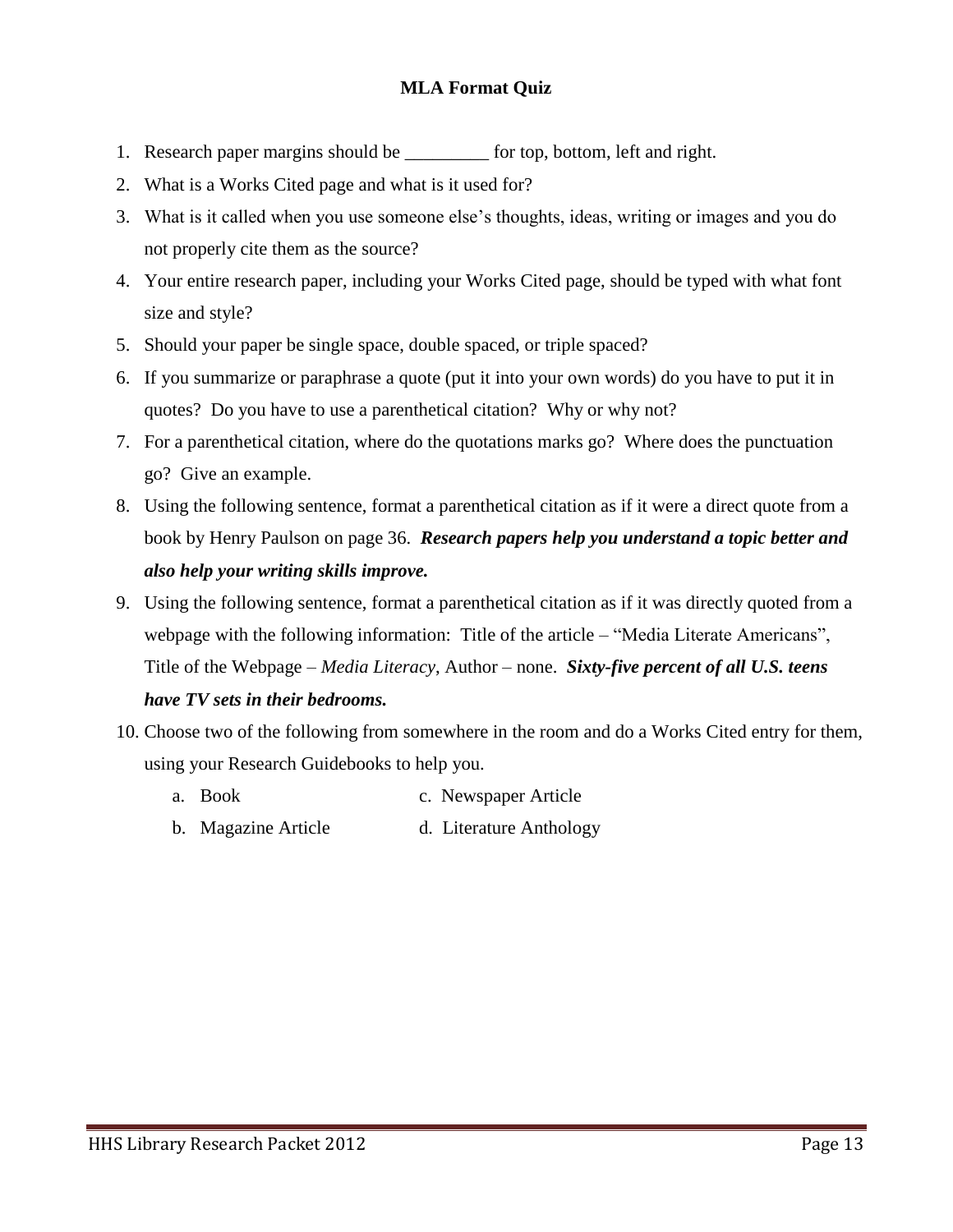|                    | <b>Outline Template</b>                                                                                                                            |
|--------------------|----------------------------------------------------------------------------------------------------------------------------------------------------|
| I.                 | <b>Introduction</b>                                                                                                                                |
| Level 3            | A. Hook:                                                                                                                                           |
| Level 1            | B. General Information (including the title and author of the book and introduction to the<br>citation:(                                           |
| Level <sub>3</sub> | C. Thesis Statement = Specific Subject + Opinion:                                                                                                  |
| П.                 | <b>Body Paragraph I</b>                                                                                                                            |
| Level 2            |                                                                                                                                                    |
| Level 2            |                                                                                                                                                    |
| Level 1            |                                                                                                                                                    |
| Level <sub>3</sub> | citation: (<br>$\lambda$<br><u> Alexandro Alexandro Alexandro Alexandro Alexandro Alexandro Alexandro Alexandro Alexandro Alexandro Alexandro </u> |
| Level 2            |                                                                                                                                                    |
| III.               | <b>Body Paragraph II</b>                                                                                                                           |
| Level 2            |                                                                                                                                                    |
| Level 2            |                                                                                                                                                    |
| Level 1            |                                                                                                                                                    |
| Level <sub>3</sub> | citation: (                                                                                                                                        |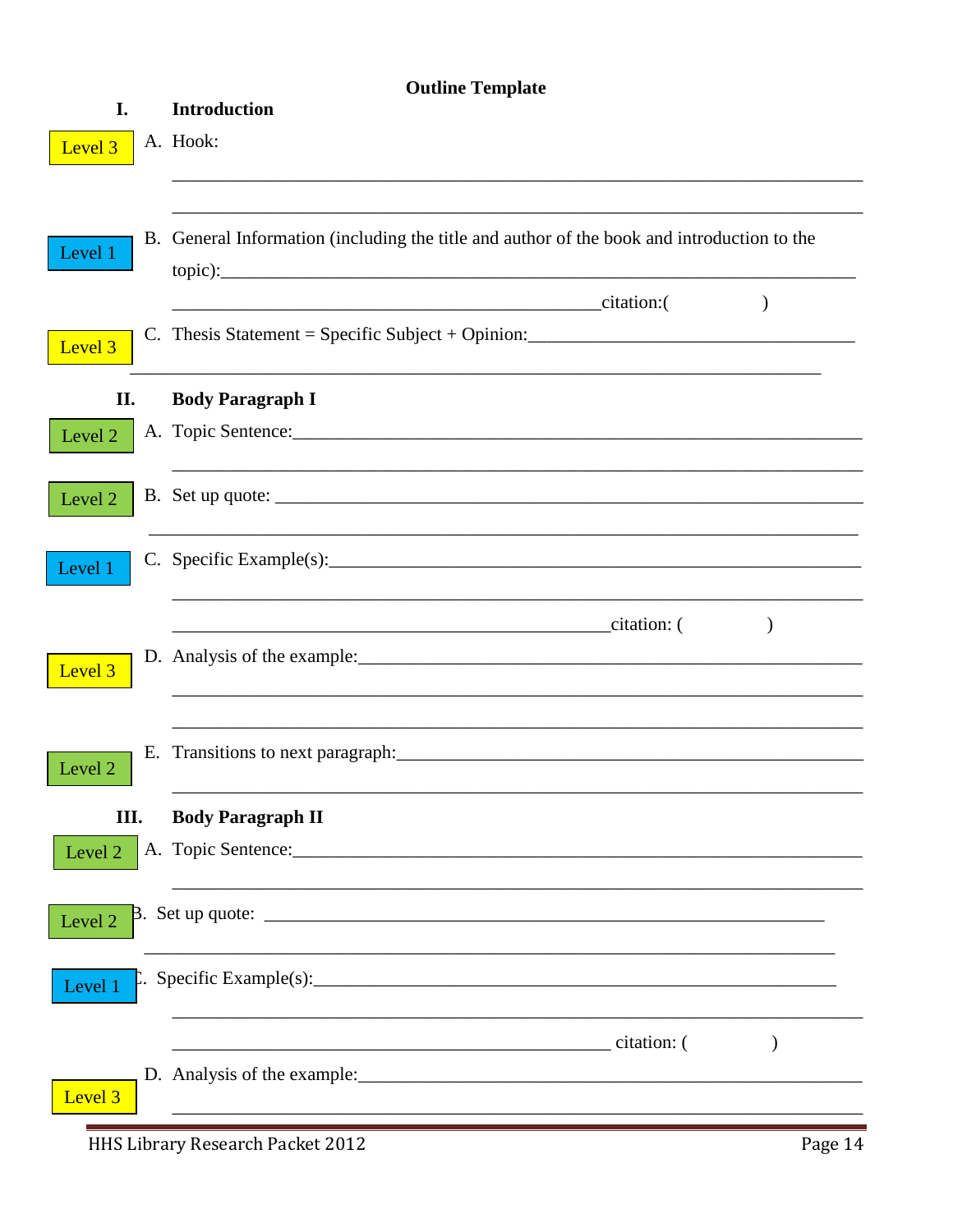| Level 2            |                                                                                                                                                                                                                                |
|--------------------|--------------------------------------------------------------------------------------------------------------------------------------------------------------------------------------------------------------------------------|
| IV.                | <b>Body Paragraph III</b>                                                                                                                                                                                                      |
| Level 2            |                                                                                                                                                                                                                                |
| Level 2            |                                                                                                                                                                                                                                |
| Level 1            | C. Specific Example(s): $\qquad \qquad$                                                                                                                                                                                        |
| Level 3            | $)$                                                                                                                                                                                                                            |
| Level 2            |                                                                                                                                                                                                                                |
| V.                 | <b>Conclusion</b>                                                                                                                                                                                                              |
| Level 3            | A. Restated Thesis: No. 1996. The Second State of the Second State of the Second State of the Second State of the Second State of the Second State of the Second State of the Second State of the Second State of the Second S |
| Level <sub>3</sub> | B. Answer to SO WHAT question:                                                                                                                                                                                                 |
|                    |                                                                                                                                                                                                                                |

#### **Useful Hints and Definitions**

Each Roman Numeral (I, II, III, etc.) will be a separate paragraph in your rough draft. The Introductory Paragraph section includes everything you need for your first paragraph. Each of your body paragraphs will need to have at least four sentences, which will include your Topic Sentence, Evidence/Example, Analysis, and Link.

- **Level 1:** Information you take from your research
- Level 2: May require you to summarize or paraphrase the ideas in your research
- **Level 3:** Critical thinking required! You must use what you have learned to come to some new conclusions or apply the information to something new.
- **Hook**: An interesting opening to your paper. You may use any of the following: a startling fact or statistic, an intriguing quotation, a question, a short description of an event or person, a brief background or identification of a problem of a problem, an explanation, or a definition.
- **General Information:** Give your reader some general information about the book/topic. Imagine that they have not read the book or know little about the topic. What general information do they need to know to understand your paper?
- **Thesis:** Include the title and author of the book and then a specific subject and an opinion. This should only be one sentence.
- **Topic Sentence:** What is the main idea of this paragraph?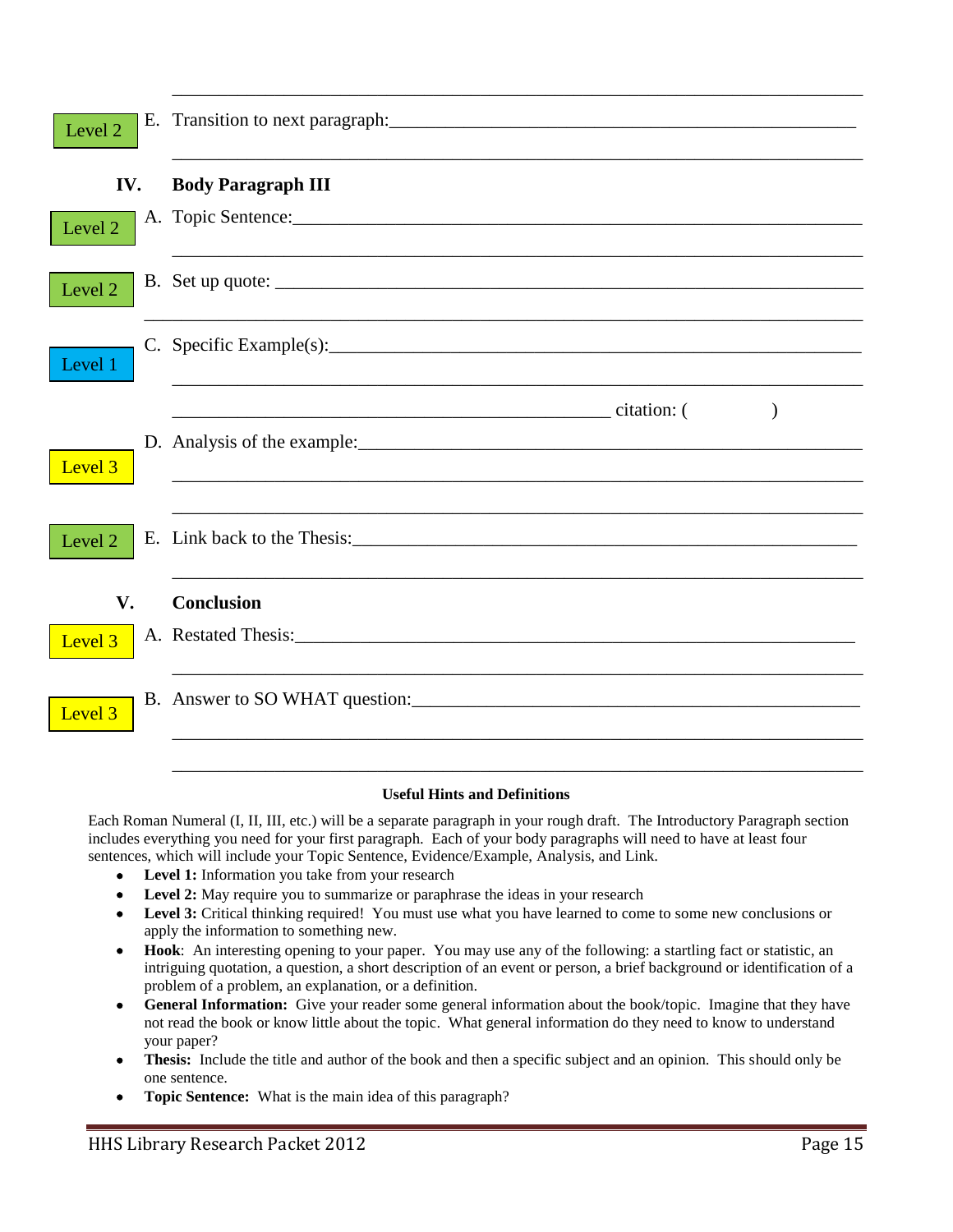- **Set up Quote:** Give brief background on the evidence that you are about to share.
- **Evidence/Example:** Give a specific example from the book that demonstrates your main idea for this paragraph. This could be a quote or might be paraphrased but you should include a page number either way.
- **Analysis:** Explain why YOU think this example demonstrates your main idea. This is your commentary and should be your own words.
- **Transition to the next paragraph:** Connect the ideas of this paragraph to the ideas of your next one.
- Link: Show the connection to your thesis. If there is no connection to your thesis, you should not have it in your paper.

\* Don't forget that you will need a concluding paragraph also. In your conclusion, you should include:

- o Restatement of your thesis: Rephrase the specific subject and opinion you included in your introductory paragraph.
- o Answer to the "So what?" question: What makes this topic something that your reader might be interested in or something that applies to them? Why is this relevant in our lives today?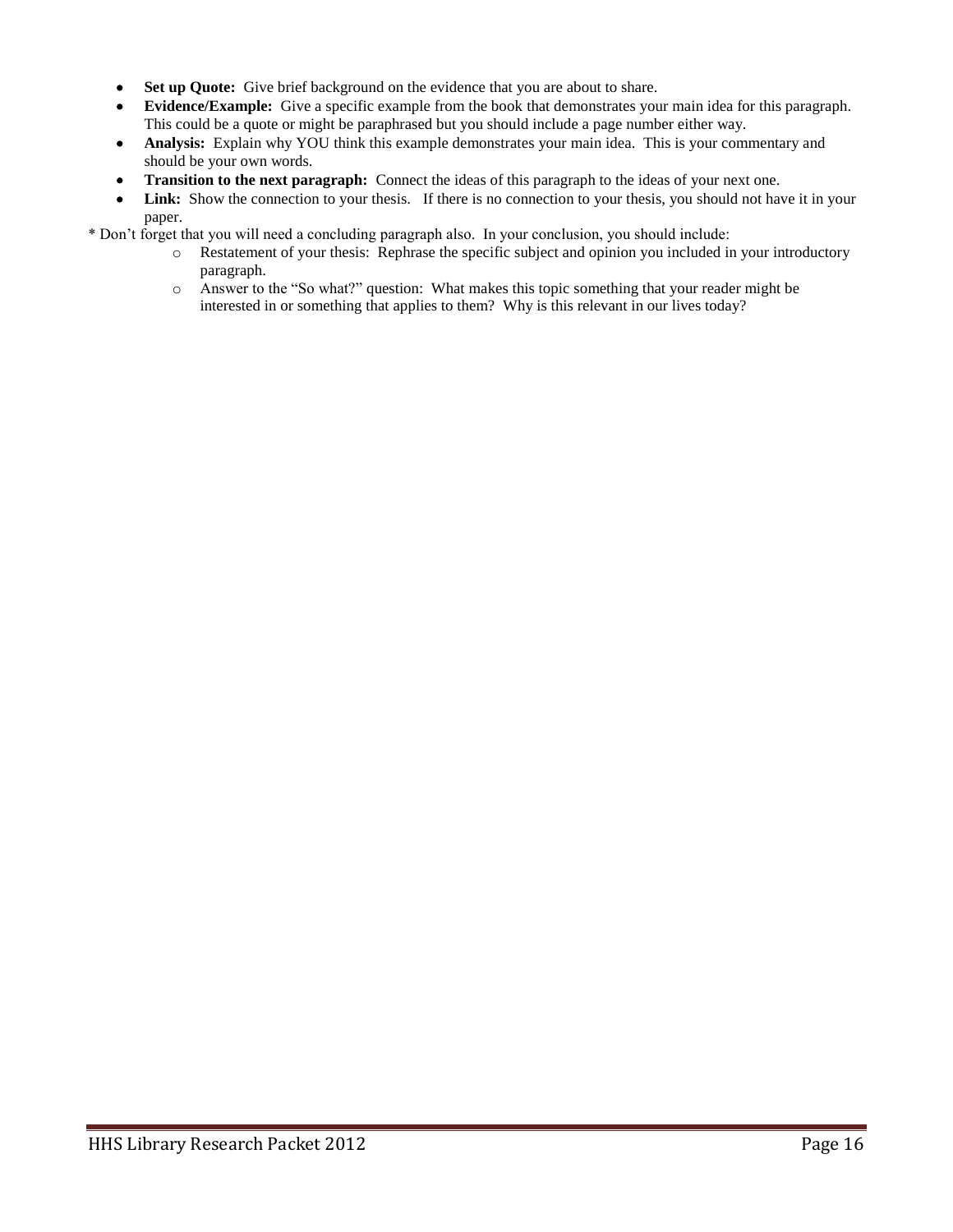#### Example Research Outline

Jane Doe

Mrs. Who

English I Per \_\_

23 February 2012

#### Grecian Culture

#### *Introduction:*

*Hook:* Interesting fact about Grecian Culture

*General Information:* General background about when this culture has existed and where it existed.

*Thesis:* The Grecian culture has evolved and developed over thousands of years and continues to influence many areas of modern civilization.

- I. History and Culture
	- A. *Topic Sentence*: Grecian culture dates back to ancient times, beginning with Minoan and Mycenaean civilizations.
	- B. *Evidence:*
		- 1. [Greek War of Independence,](http://en.wikipedia.org/wiki/Greek_War_of_Independence) successfully waged against the [Ottoman Empire](http://en.wikipedia.org/wiki/Ottoman_Empire) from 1821 to 1829 ("History of Greece").
		- 2. As a result of the [Balkan Wars,](http://en.wikipedia.org/wiki/Balkan_Wars) Greece increased the extent of its territory and population ("History of Greece").
		- 3. Greece experienced a bitter [civil war](http://en.wikipedia.org/wiki/Greek_Civil_War) between [communist](http://en.wikipedia.org/wiki/Communism) and [anticommunist](http://en.wikipedia.org/wiki/Anticommunist) forces for the next 30 years ("History of Greece").
		- 4. "Widespread investments in industrial enterprises and heavy infrastructure, as well as funds from the European Union and growing revenues from tourism, shipping and a fast-growing service sector have raised the country's standard of living to unprecedented levels" ("History of Greece").
	- C. *Analysis:* Grecian history encompasses wars, economic upheaval, exchange of power, among other things.
	- D. *Link:* The sheer history of Grecian culture speaks to it's endurance and importance.
- II. Spiritual Beliefs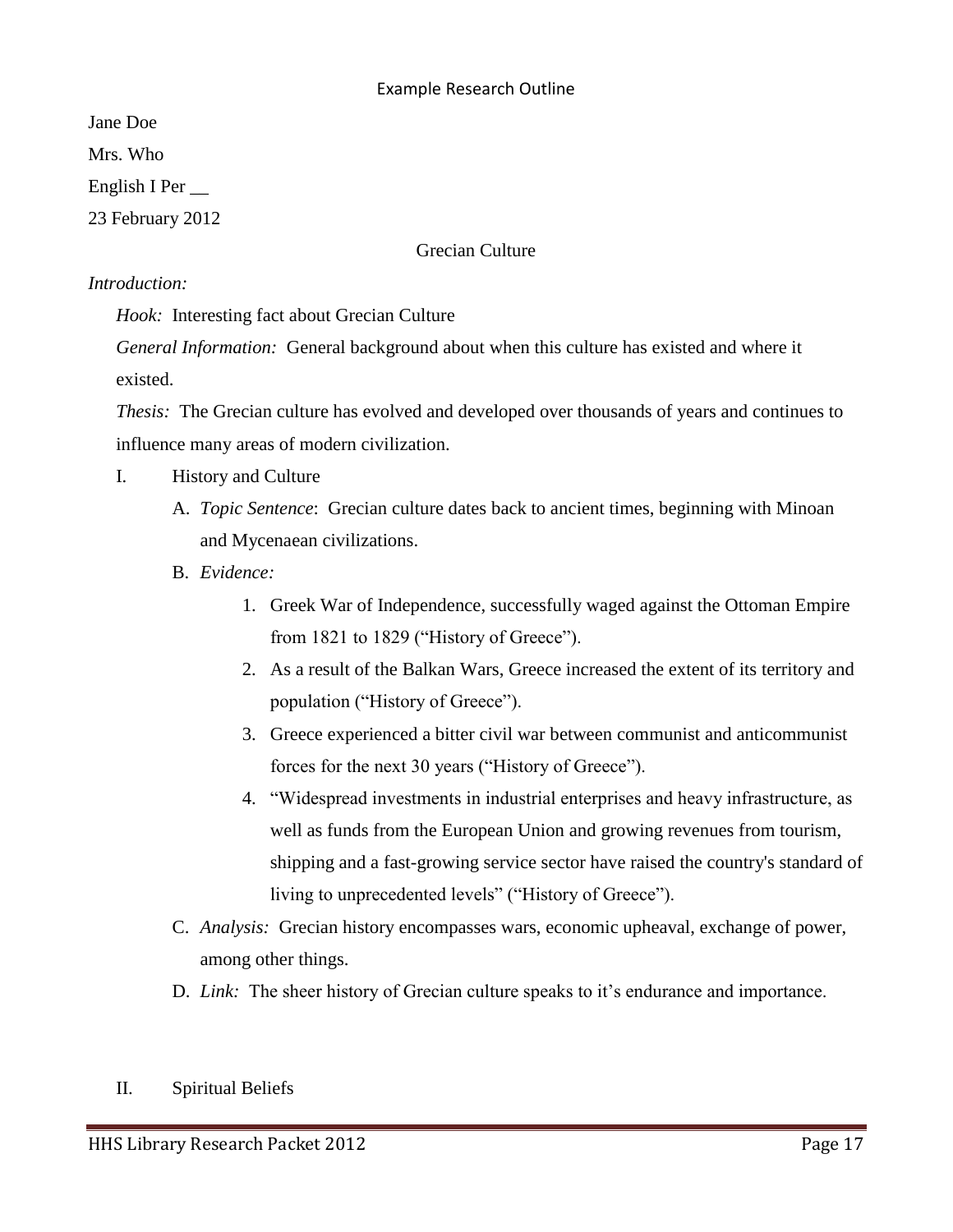- A. *Topic Sentence*: Greek Orthodox is the prevailing religion of the country but this country has long history connected to Greek Mythology and the worship of multiple deities.
- B. *Evidence:*
	- 1. an estimated 97% of Greek citizens identify themselves as [Greek Orthodox](http://en.wikipedia.org/wiki/Greek_Orthodox_Church) ("Religions in Greece" 277).
	- 2. Minority populations of Jewish, Roman Catholic, Protestant and Muslim religions ("Religions in Greece" 277).
- C. *Evidence:*
	- 1. Polytheism: multiple gods and goddesses (Thomas 33)
	- 2. Many recognized the 14 major gods and goddesses (Thomas 33)
	- 3. Hierarchy with Zeus being the leader (Thomas 33)
- D. *Analysis*: Many Greek citizens practice religions that are common around the world but the basis of their cultural spirituality comes from mythology.
- E. *Link:* Greek mythology is still studied all over the world today and is used as a model for many important concepts in literature.

#### III. Government

- A. *Topic Sentence:* Greece is a parliamentary republic country.
- B. *Evidence:*
	- 1. Parliamentary Republic (Smith 78)
		- a. Roles of the president of the republic
		- b. Roles of the prime minister
	- 2. Three branches of government: executive, judicial, legislative ("Government of Greece")
	- 3. Two party system (Smith 79)
		- a. New Democrats
		- b. [Pan-Hellenic Socialist Movement](http://en.wikipedia.org/wiki/Panhellenic_Socialist_Movement)
- C. *Analysis:* Greece shares a similar government structure with many other countries, including Italy and India (*World Government* 288), which plays an important role in the development of democracy.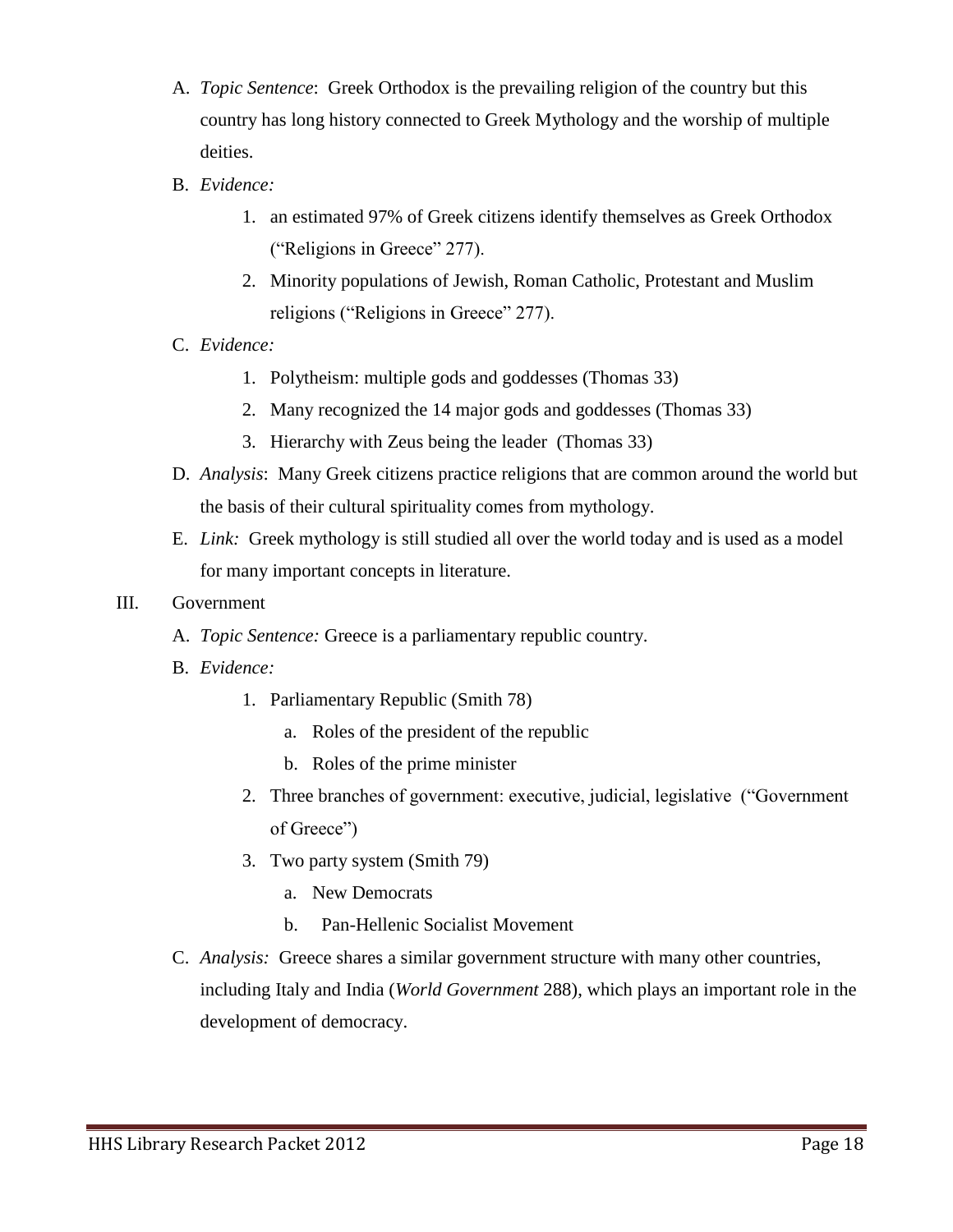- D. *Link:* As Greece was one of the first developed countries, the structure of their government may have led to many of the common government systems around the world.
- IV. Natural Setting:
	- A. *Topic sentence*: The topography of Greece makes it one of the most mountainous of Europe.
	- B. *Evidence:*
		- 1. Mostly mountains with ranges extending into the sea as peninsulas or chains of islands with 13 regions ("Greek terrain").
		- 2. It also includes of rocky conditions and mountainous terrain. However the surrounding bodies of water feed the surplus olives and grapes (Jones).
	- *C. Analysis:* The natural setting of Greece is not only beautiful but plays a role in their economy, recreation and tourism.
	- D. *Link*: The topography of Greece has provided a background for the perception that the rest of the world has of this country.
- V. Why Natural Setting exists there
	- *A. Topic Sentence*
	- *B. Evidence:* 
		- 1.
		- 2.
	- C. *Analysis:*
	- D. *Link*:

## *Conclusion:*

*Thesis:* The influence of Grecian culture can be felt all over the world.

*So what question?:* It is important to realize the roles of art, language, government, food and natural setting of Grecian culture. There are allusions to Grecian culture in literature, art, and religions all over the world. The Greeks have had such an impact on modern culture that it is hard to measure.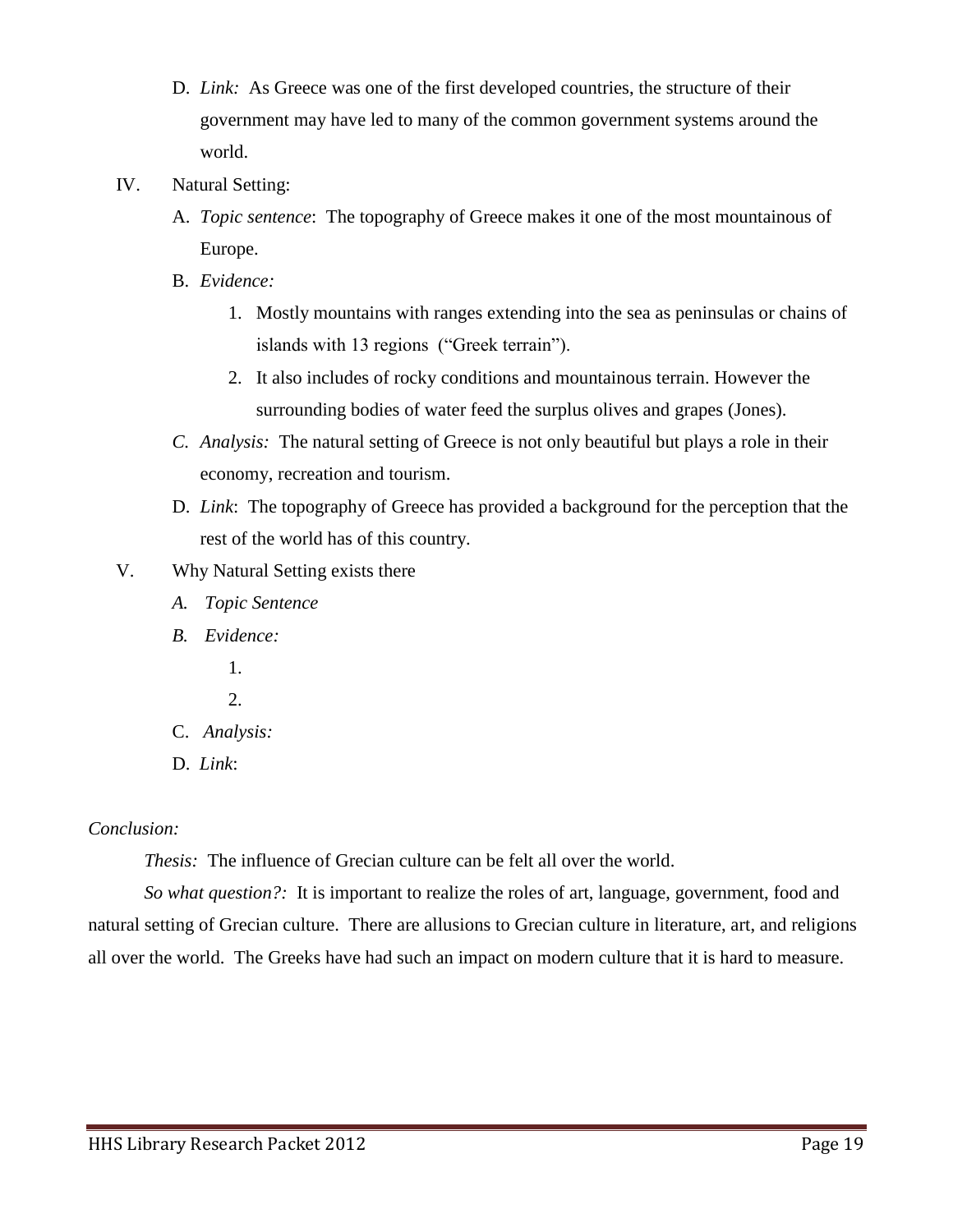#### **Self-Evaluation of Rough Draft**

Name:

- 1. The essay should be a total of 7 typed paragraphs, double-spaced, including an introduction and a conclusion. Each paragraph begins with the first line indented. How many paragraphs does your paper have? Do you need to fix anything about the paragraphs in this essay? If yes, what?
- 2. Read through the entire essay. Cross out the following words and phrases (unless used in a direct quotation): you, your, yours, I think, I feel, I believe, in my opinion, I, me, my. Then delete all of these words or phrases and rework your sentences.
- 3. Read through the entire first draft again. Check your spelling, grammar, and punctuation. Fix anything that is wrong.
- 4. Using a pen to underline, indicate all of your examples or evidence from your sources.
- 5. Look at your Works Cited page. Have you parenthetically cited each of the sources on this page somewhere in your paper? If not, don't include them on the Works Cited page.
- 6. Look at your parenthetical citations. Have you cited each of these sources on your Works Cited page? If not, add it.
- 7. Fill in the following information about each paragraph: Introduction: Words Sentences The introduction should have about 40+ words and 3-5 sentences. Do you need to fix anything? If yes, what?
- 8. Highlight the thesis statement. Does your thesis statement have a specific subject and an opinion? If no, how can you fix it?
- 9. Body paragraph #1: Words \_\_\_\_\_\_\_\_ Words \_\_\_\_\_\_\_\_\_\_ Sentences Each body paragraph should have at least 4 sentences and 40+ words. Body paragraphs \_\_\_\_\_\_\_ You should have no fewer than 4 body paragraphs and each body paragraph should link directly back to your thesis. Do you need to fix anything? If yes, what?

Follow the above process for each of your body paragraphs.

10. Conclusion: Words \_\_\_\_\_\_\_\_ Sentences The conclusion should have 40+ words and 3-5 and should bring closure to the essay and reflect the ideas throughout the rest of the paper. Do you need to fix anything about this paragraph? If yes, what?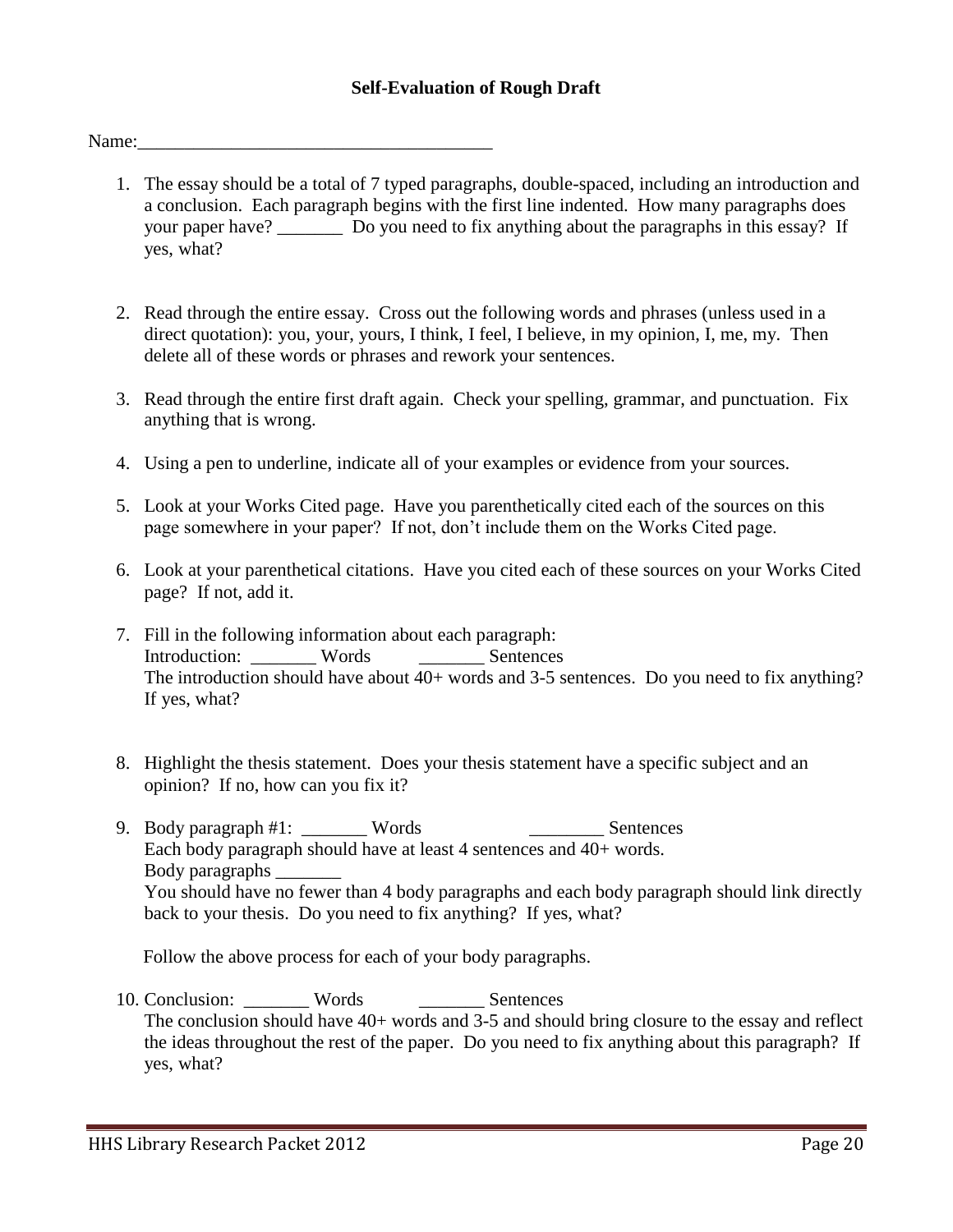11. Now go back to the introduction and copy your thesis here:

Did you prove this thesis in the essay? How? If not, how can you revise your paper to prove your point more clearly?

\_\_\_\_\_\_\_\_\_\_\_\_\_\_\_\_\_\_\_\_\_\_\_\_\_\_\_\_\_\_\_\_\_\_\_\_\_\_\_\_\_\_\_\_\_\_\_\_\_\_\_\_\_\_\_\_\_\_\_\_\_\_ \_\_\_\_\_\_\_\_\_\_\_\_\_\_\_\_\_\_\_\_\_\_\_\_\_\_\_\_\_\_\_\_\_\_\_\_\_\_\_\_\_\_\_\_\_\_\_\_\_\_\_\_\_\_\_\_\_\_\_\_\_\_ \_\_\_\_\_\_\_\_\_\_\_\_\_\_\_\_\_\_\_\_\_\_\_\_\_\_\_\_\_\_\_\_\_\_\_\_\_\_\_\_\_\_\_\_\_\_\_\_\_\_\_\_\_\_\_\_\_\_\_\_\_\_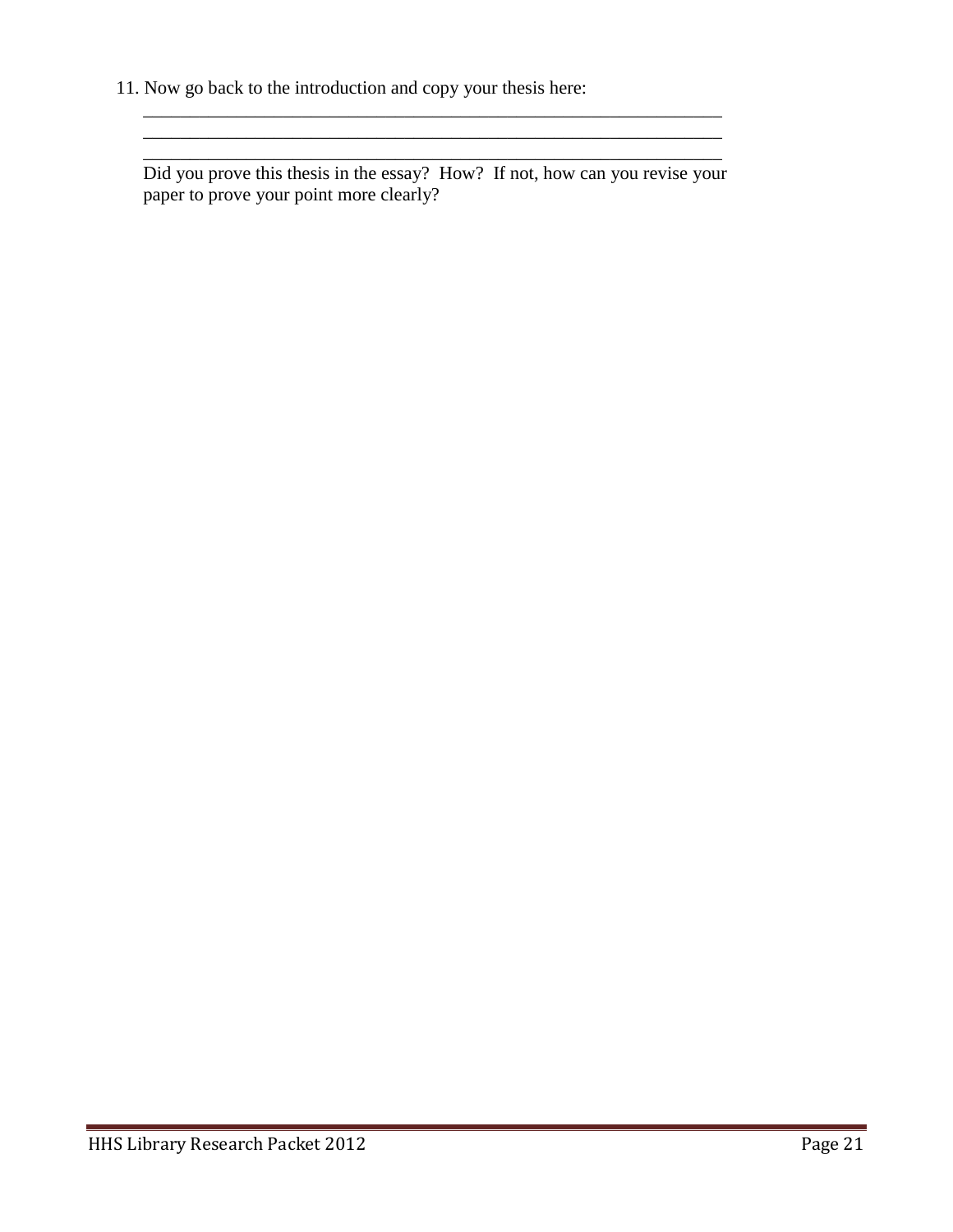# **Peer Editing for Persuasive Writing**

**(From** *In the Middle* **by Nancie Atwell)**

|    | 1. Opens with a compelling intro that       |              | $1 \t2 \t3 \t4$ |                |                 | 5 |  |  |
|----|---------------------------------------------|--------------|-----------------|----------------|-----------------|---|--|--|
|    | clearly states the specific subject and     |              |                 |                |                 |   |  |  |
|    | the opinion of the writer.                  |              |                 |                |                 |   |  |  |
|    | 2. Thesis Statement – last sentence in      | $1 -$        |                 | $2 \quad 3$    | $\overline{4}$  | 5 |  |  |
|    | the first paragraph and restated in the     |              |                 |                |                 |   |  |  |
|    | first sentence of the conclusion.           |              |                 |                |                 |   |  |  |
|    | 3. The body paragraphs each have            | $1 -$        | $\overline{2}$  |                | $3 \quad 4$     | 5 |  |  |
|    | supporting evidence from your research      |              |                 |                |                 |   |  |  |
| 4. | Details explaining each piece of evidence.  | $\mathbf{1}$ | $\overline{2}$  | 3 <sup>7</sup> | 4               | 5 |  |  |
| 5. | Good transitions between paragraphs         | $\mathbf{1}$ | $\overline{2}$  | 3 <sup>1</sup> | $\overline{4}$  | 5 |  |  |
|    | and between phrases to show                 |              |                 |                |                 |   |  |  |
|    | relationship among ideas.                   |              |                 |                |                 |   |  |  |
| 6. | Strong conclusion that wraps everything     | 1            | $\overline{2}$  | 3 <sup>1</sup> | $\overline{4}$  | 5 |  |  |
|    | up for the reader.                          |              |                 |                |                 |   |  |  |
|    | 7. Has noted opposing view points and       | $1 -$        |                 | $2 \quad 3$    | $\overline{4}$  | 5 |  |  |
|    | presented effective counter arguments.      |              |                 |                |                 |   |  |  |
|    |                                             |              |                 |                |                 |   |  |  |
|    | 8. The paper uses convincing arguments      | $1 -$        | 2               | 3 <sup>7</sup> | $\overline{4}$  | 5 |  |  |
|    | and is believable.                          |              |                 |                |                 |   |  |  |
|    | 9. The paper is titled with a unique and    | $\mathbf{1}$ | $\overline{2}$  | 3              | $\overline{4}$  | 5 |  |  |
|    | interesting title                           |              |                 |                |                 |   |  |  |
|    | 10. Uses logical and effective organization |              |                 |                | $1 \t2 \t3 \t4$ | 5 |  |  |
|    | 11. Conventions – no spelling errors, no    | $1 -$        |                 |                | $2 \t3 \t4 \t5$ |   |  |  |
|    | incomplete or run-on sentences, no          |              |                 |                |                 |   |  |  |
|    | comma splices, other punctuation is         |              |                 |                |                 |   |  |  |
|    | correct                                     |              |                 |                |                 |   |  |  |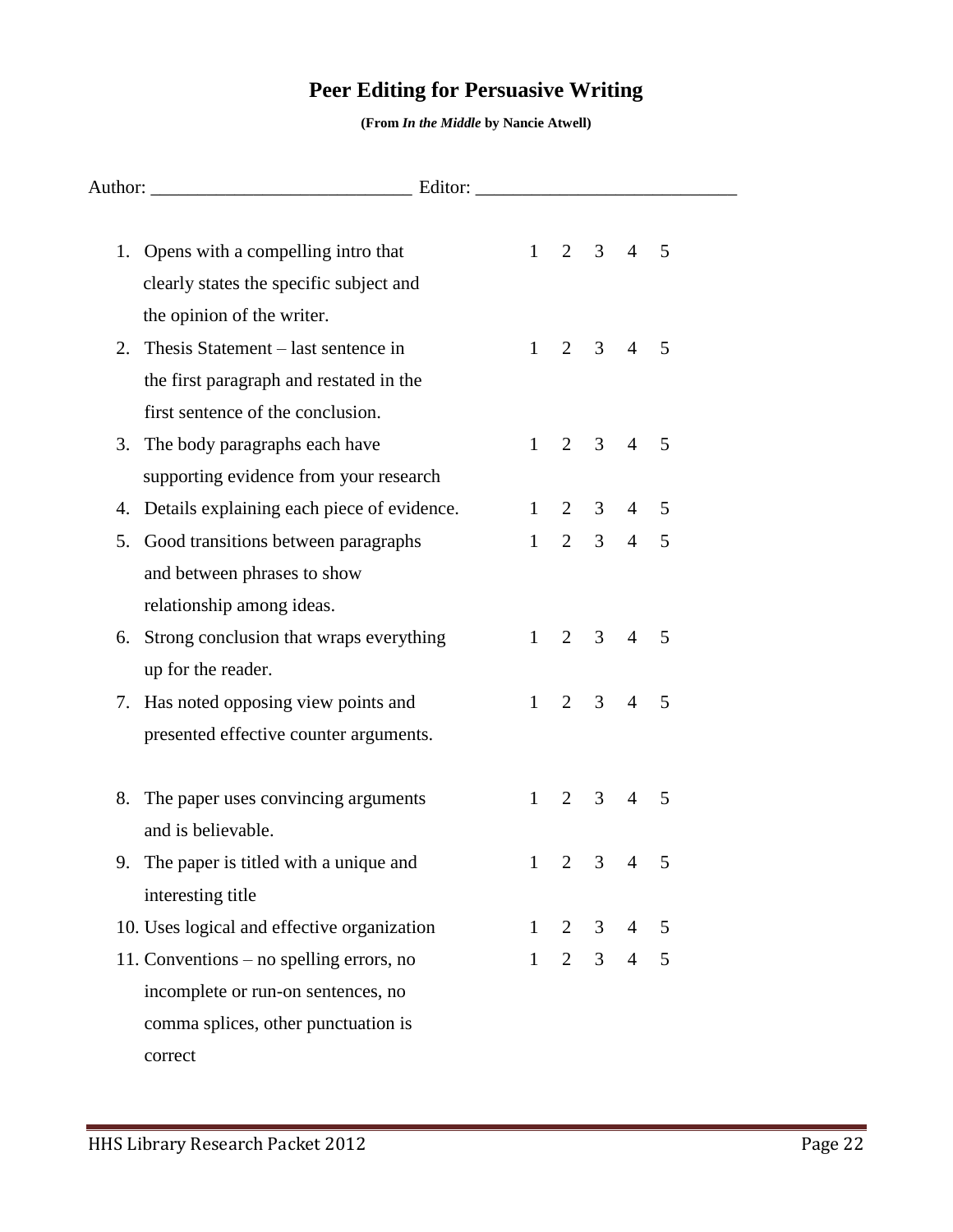## **Checklist for Persuasive Writing**

**(From** *Writer's Inc***. by Patrick Sebranek)**

## **Stimulating Ideas**

*The writing…*

- \_\_\_\_\_ establishes an opinion of a position about the specific subject.
- \_\_\_\_\_ contains specific facts, details, and/or examples to support the opinion or position.
- \_\_\_\_\_ maintains a clear, consistent stand from start to finish.

## **Logical Organization**

- \_\_\_\_\_ includes a clear beginning, strong support, and a convincing conclusion.
- \_\_\_\_\_arranges ideas in an organized manner.
- \_\_\_\_\_ presents reasonable, logical arguments.

## **Engaging Voice**

- \_\_\_\_\_ speaks in a convincing and knowledgeable way.
- \_\_\_\_\_ shows that the writer feels strongly about his or her position.

### **Original Word Choice**

\_\_\_\_\_ explains or defines any unfamiliar terms.

\_\_\_\_\_ uses specific nouns, vivid verbs, and convincing language.

## **Effective Sentence Style**

\_\_\_\_\_ flows smoothly from one idea to the next.

\_\_\_\_\_ displays varied sentence beginnings and lengths.

## **Correct, Accurate Copy**

\_\_\_\_\_ follows the basic rules of writing (spelling, punctuation, grammar).

\_\_\_\_\_ follows the format given by MLA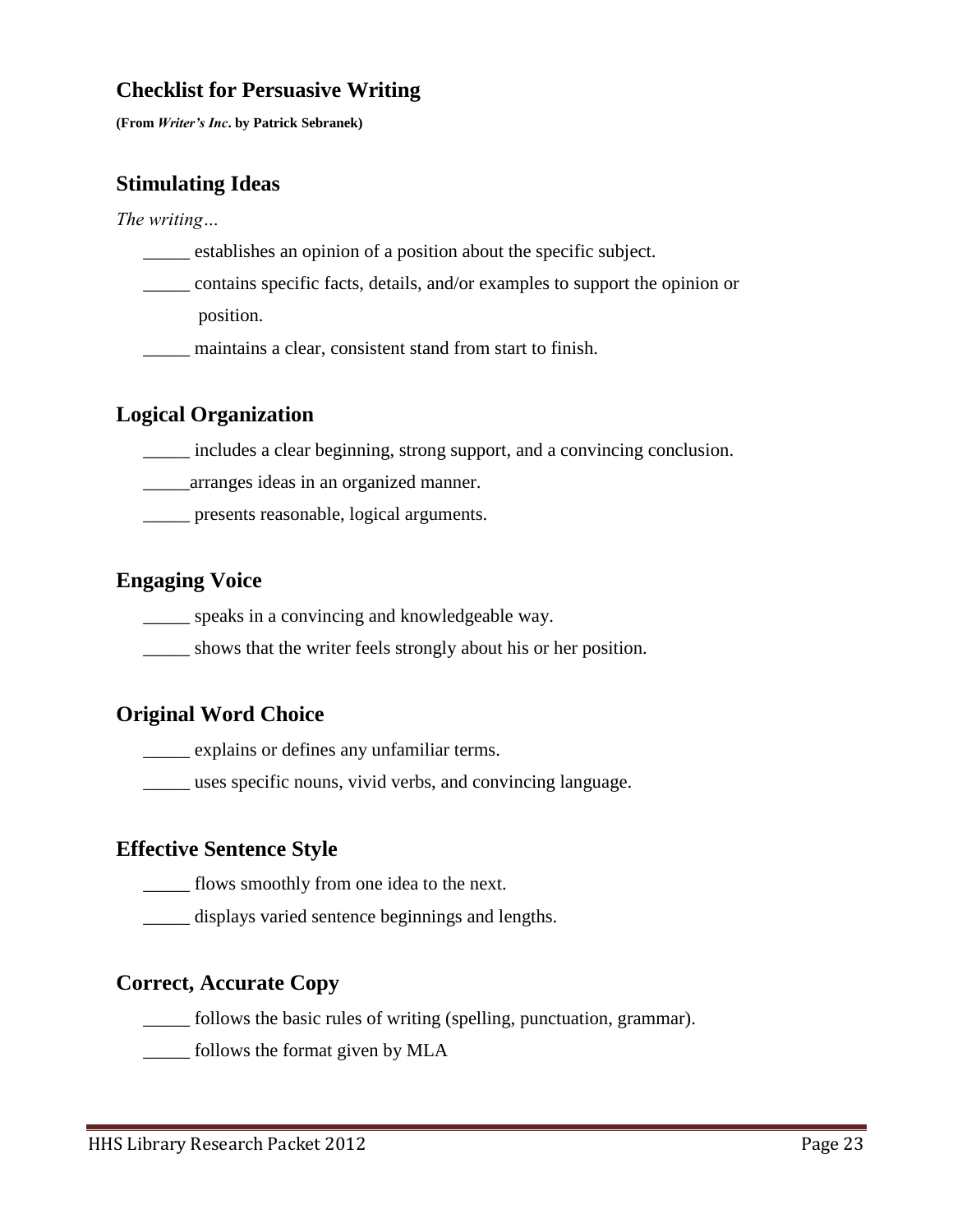#### **How to Use Turnitin**

#### **Directions for logging in to TurnItIn for the first time:**

- 1. Go to [www.turnitin.com](http://www.turnitin.com/)
- 2. Click on Create a New Account
- 3. Choose Student
- 4. Type in the Class ID for your class period: a.  $2^{nd}$  –
- 5. Type in the Class Enrollment Password:
- 6. Enter your email address. If you don't have one, type in your name  $@$  turnitin.com. Ex. [janedoe@turnitin.com](mailto:janedoe@turnitin.com)
- 7. Enter your password and confirm your password. Use something you won't forget!
- 8. Select a secret question and answer.
- 9. Type in your first and last name
- 10. Click "I agree"
- 11. Check to see that class your enrolled in appears.

#### **Directions for enrolling in a class (if you have an account with another teacher but not me yet):**

- 1. Go to [www.turnitin.com](http://www.turnitin.com/)
- 2. Sign in with Username and Password
- 3. Click on "Enroll in a Class" tab
- 4. Type in the Class ID
	- a.  $2^{nd}$  –
- 5. Type in the Class Enrollment Password:
- 6. From there you should see the classes in which you are enrolled.

#### **Directions for submitting an assignment:**

- 1. Go to [www.turnitin.com](http://www.turnitin.com/)
- 2. Sign in with Username and Password
- 3. Click on the Class you are submitting for
- 4. Click on the submit button on the far right next to the assignment you are submitting
- 5. Click on Single File Upload
- 6. Type in a title for your assignment
- 7. Click on Browse
- 8. Find the assignment you are submitting in the folder you have saved it on that computer. (Hint: Make you have saved a complete assignment before submitting it.)
- 9. Click Open.
- 10. Click Upload.
- 11. Wait for a few seconds while it downloads the file.
- 12. Click on Submit on the next screen when it shows the assignment you are submitting. (Don't worry if the format doesn't look right…that's normal!)